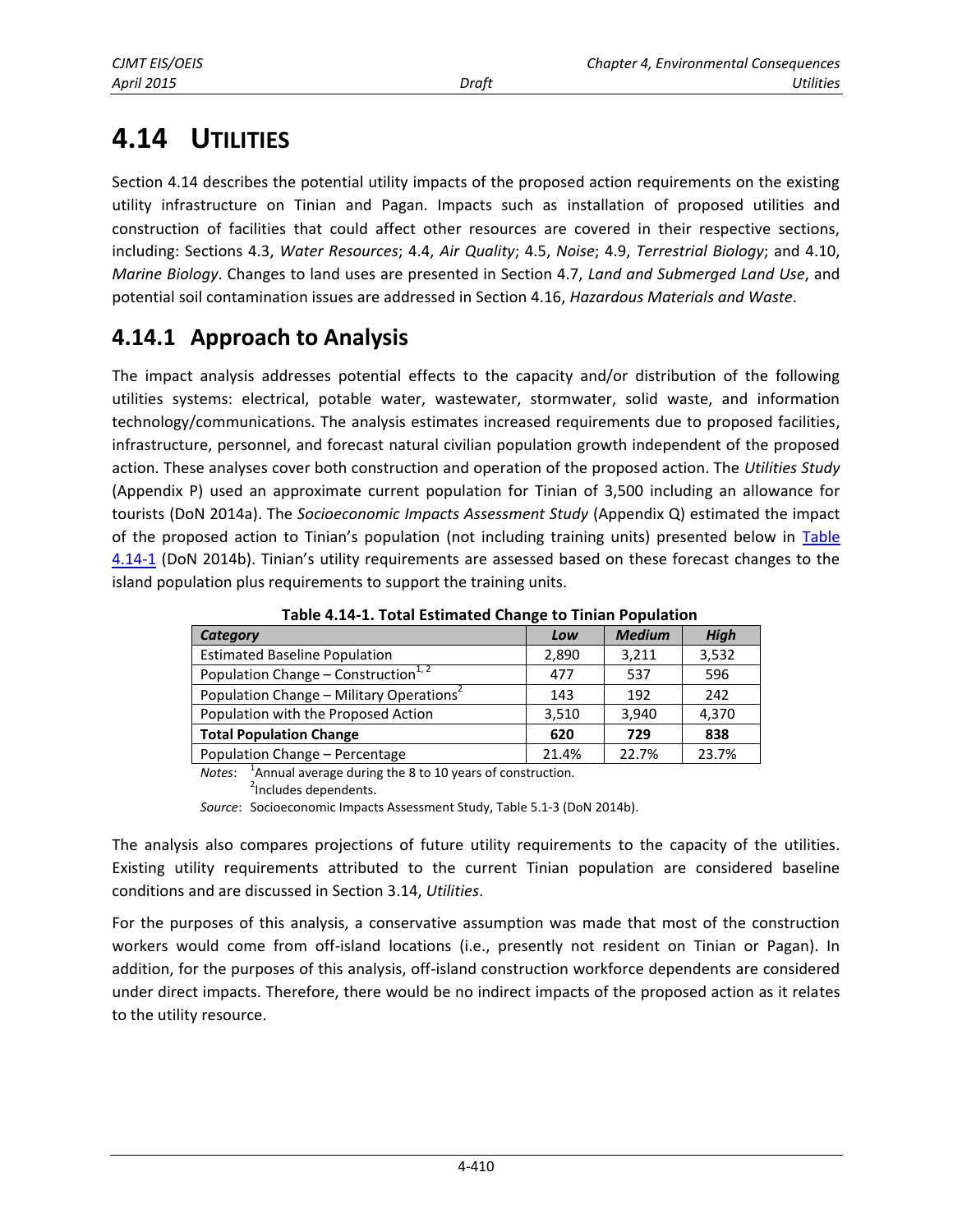| CJMT EIS/OEIS     |       | <b>Chapter 4, Environmental Consequences</b> |           |
|-------------------|-------|----------------------------------------------|-----------|
| <b>April 2015</b> | Draft |                                              | Utilities |

The projections of future utility requirements account for the following impacts:

- Off-island (i.e., presently not resident on Tinian or Pagan) construction workforce and their dependents
- All proposed U.S. military active duty personnel
- On-base civilian workforce
- Industrial requirements from proposed facilities

The impact analysis considered the capacity of the various utilities and the ability of the utility to properly handle and provide required services to both the military and civilian customers. The analysis also assesses whether the utility is currently operating within design capacity and regulatory requirements, and whether the utility would continue to operate within design capacity and regulatory requirements under the conditions of the proposed action.

As discussed in Chapter 3, data was available for October 2011 through August 2014 pertaining to potable water production and use (Commonwealth Utilities Corporation 2014). Pump rates from Marpi Well #2 are available through 2014. The potable water database supplied by Commonwealth Utilities Corporation, consisting of potable water production rates and metered supply from October 2011 through August 2014, was used to evaluate available potable water to meet the project demands.

The significance of utility-related impacts was determined qualitatively. A significant impact would occur if:

- The projected increase in demand for a utility would exceed the available or proposed planned capacity of that utility, resulting in substandard service to existing or expected future customers of that utility.
- The estimated demands of the proposed action would cause the utility to operate in violation of regulatory requirements.

If a utility obtains (or is expected to obtain) an agreement with regulatory agencies to either exempt certain requirements or extend the due date for regulatory compliance, then that utility would be deemed to be operating within regulatory requirements. This situation would be categorized as a less than significant impact.

### **4.14.2 Resource Management Measures**

- Resource management measures, including best management practices and standard operating procedures, applicable to utilities are provided below and described in Appendix D, *Best Management Practices.* Leadership in Energy and Environmental Design (construction and operations)
- Stormwater Management Plan and Stormwater Pollution Prevention Plan (construction)
- Coordination with the utility providers on planned outages and service disruptions (construction)
- Inventory of spare parts, maintenance equipment, and tools (operation)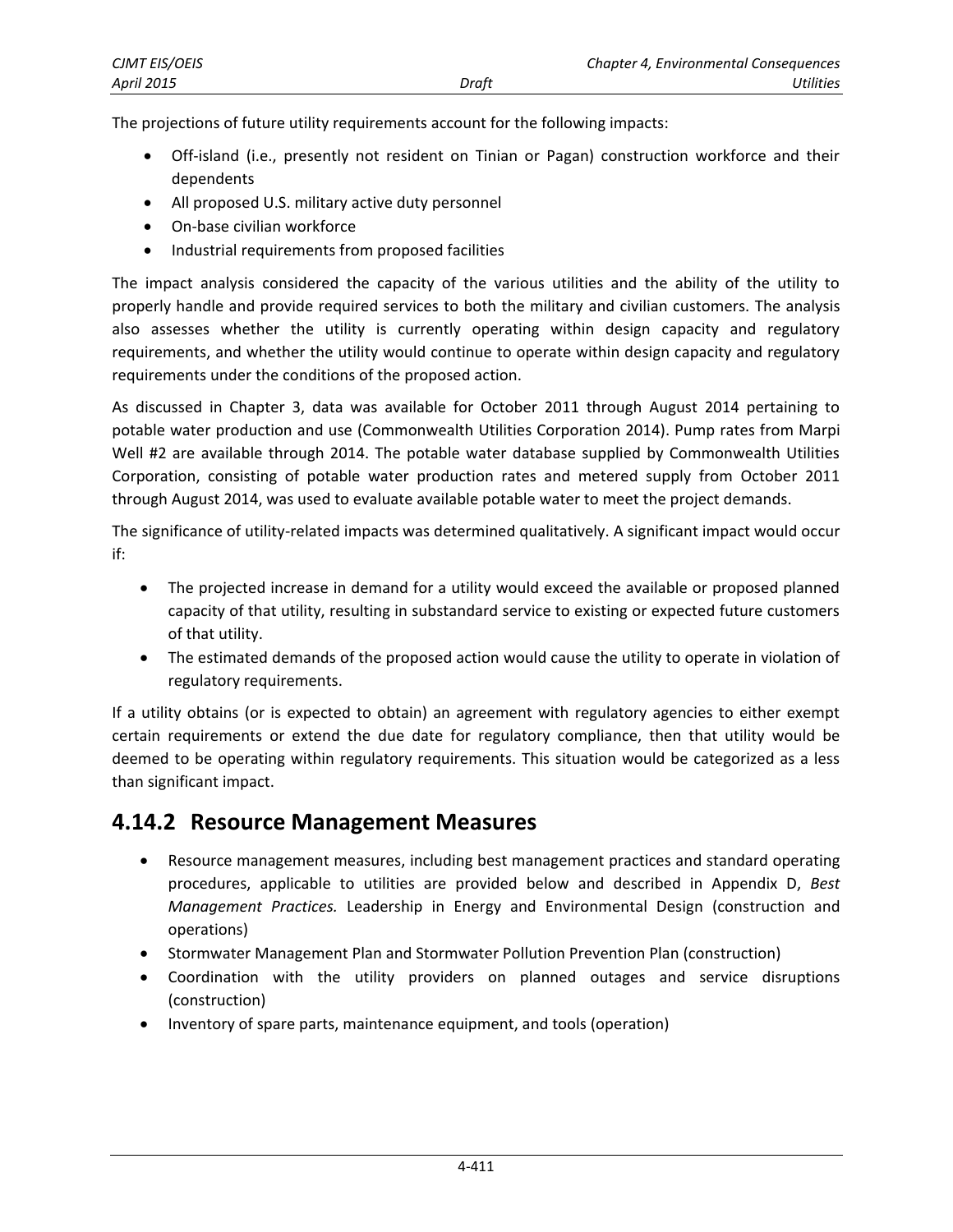#### Potable Water

- Disposal of hydrotesting and cleaning and flushing water in accordance with the CNMI Bureau of Environmental and Coastal Quality regulations
- Operation, inspection, and maintenance of potable water storage tanks, water production wells, pumps and treatment equipment in accordance with a regularly updated and approved Operations and Maintenance manual to ensure proper function
- Periodic inspection of water transmission, distribution and service lines and repair of any damaged lines to ensure adequate operation and identification of any damage or leaks within the system

#### **Wastewater**

- Operation and maintenance of wastewater facilities in accordance with a regularly updated and approved Operations and Maintenance manual
- Inspection of septic tank systems no less than every 3 years and periodic cleaning in accordance with the CNMI regulations
- Prevent trees or shrubs from growing over any septic tank and leaching field components
- Sewer lines and pump station(s) would be inspected and maintained to minimize the risk of sanitary sewer overflows

#### Stormwater Management

- Compliance with Technical Guidance on Implementing the Stormwater Runoff Requirements for Federal Projects
- Well Head Protection Zones (construction and operations)
- Low Impact Development (construction and operations)

#### Solid Waste

- Recycling of municipal solid waste, such as glass, paper, and metals
- Reuse of all green waste and 60% of construction and demolition debris, based upon Department of Defense Strategic Sustainability Performance Plan, fiscal year 2012 (dated September 20, 2012)

### **4.14.3 Tinian**

### <span id="page-2-0"></span>**4.14.3.1 Tinian Alternative 1**

### **4.14.3.1.1 Construction Impacts**

As described in Section 2.4.1.2.7, *Utility Improvements*, new construction and improvements to the existing utilities infrastructure would occur to provide electrical power, potable water, wastewater management, stormwater management, solid waste, and communications to the base camp, Munitions Storage Area, Port of Tinian support facilities, and the Tinian RTA. There are no permanent electrical power utility, potable water utility, wastewater infrastructure, or information technology/ communications infrastructure associated with the Tinian International Airport Improvements.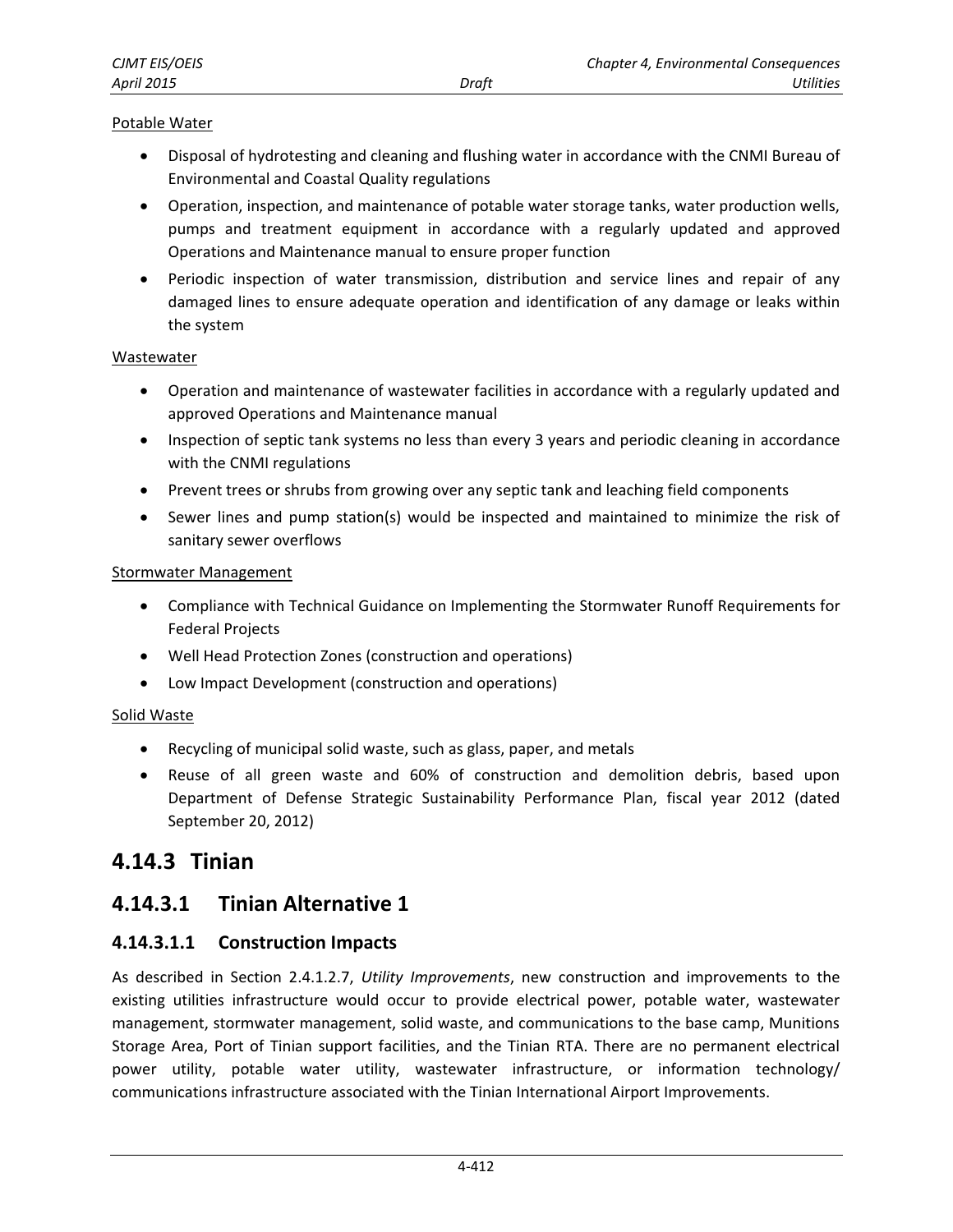Construction of the Tinian RTA would be accomplished over an 8 to 10 year period. During that time, training events could also occur, so there could be an overlap of construction and operation activities. Routinely, construction work would temporarily be impacted during live-fire training events, construction workers would remain on island, and construction would resume after training events have ended. Because construction activities would be impacted during live-fire training events, this overlap would not result in additive impacts to utilities resources. Regardless of when these activities would occur, all construction-related impacts, including impacts associated with workers residing at worker housing, have been assessed within the construction impacts, while all operation-related impacts have been assessed within operation impacts.

During an overlap of construction and operation, not all of the facilities would be completed and in operation. As an example, there would be a reduction in electrical power demand from operation that would compensate for having some construction electrical power demand during that time. The existing power generating capacity has excess capacity to provide for any potential increased electrical power demand during overlap between construction and operation that might occur. Short-term power outages could occur at some of the operational facilities for construction hook ups, which would need to be coordinated between construction and operation. Stormwater management features would be built in phases with the training facilities and be functional during any training exercises occurring during construction.

### **4.14.3.1.1.1 Electrical Power**

As discussed in Section 3.14.4.1, *Electrical Power*, the existing Tinian power plant has an installed generating capacity rated at 17.0 megawatts. One 4.5 megawatt generation unit is kept in reserve for maintenance purposes; therefore, the utility maintains 12.5 megawatts of capacity available to meet expected loads. With an average daily load of 4.5 megawatts, 8 megawatts of reserve power remains available. The power demand required during construction would mainly be met with portable generators in the field, and connections to the existing electrical system would be limited. As a result, the 8 megawatt reserve far exceeds any contemplated demand, and is within the current capability of the existing power plant. Therefore, there would be no impacts to services associated with capacity.

As discussed in the *Utilities* subsection of Section 2.4.1, *Elements Common to All Action Alternatives*, new electrical lines and improvements to existing power distribution lines would be constructed. Impacts to the provision of electrical power during construction of the proposed facilities may include temporary power outages to facilitate hooking up new and rerouted power lines. These would be of short duration, scheduled to allow for advance notification to users, and timed to be least disruptive (e.g., late in the evening), thereby minimizing the effect of any potential outages. Therefore, Tinian Alternative 1 construction activities would result in less than significant impacts to the existing electrical utility.

### **4.14.3.1.1.2 Potable Water**

Construction water use would include dust suppression, concrete mixing, rinsing new water pipes, hydrotesting new water storage tanks, and other typical construction requirements. As discussed in the potable water portion of Section 2.4.1, *Elements Common to All Action Alternatives*, the projected water supply requirements for the proposed action would be mostly met by a new water system and supply wells in the Military Lease Area for military use. The new water system would be completely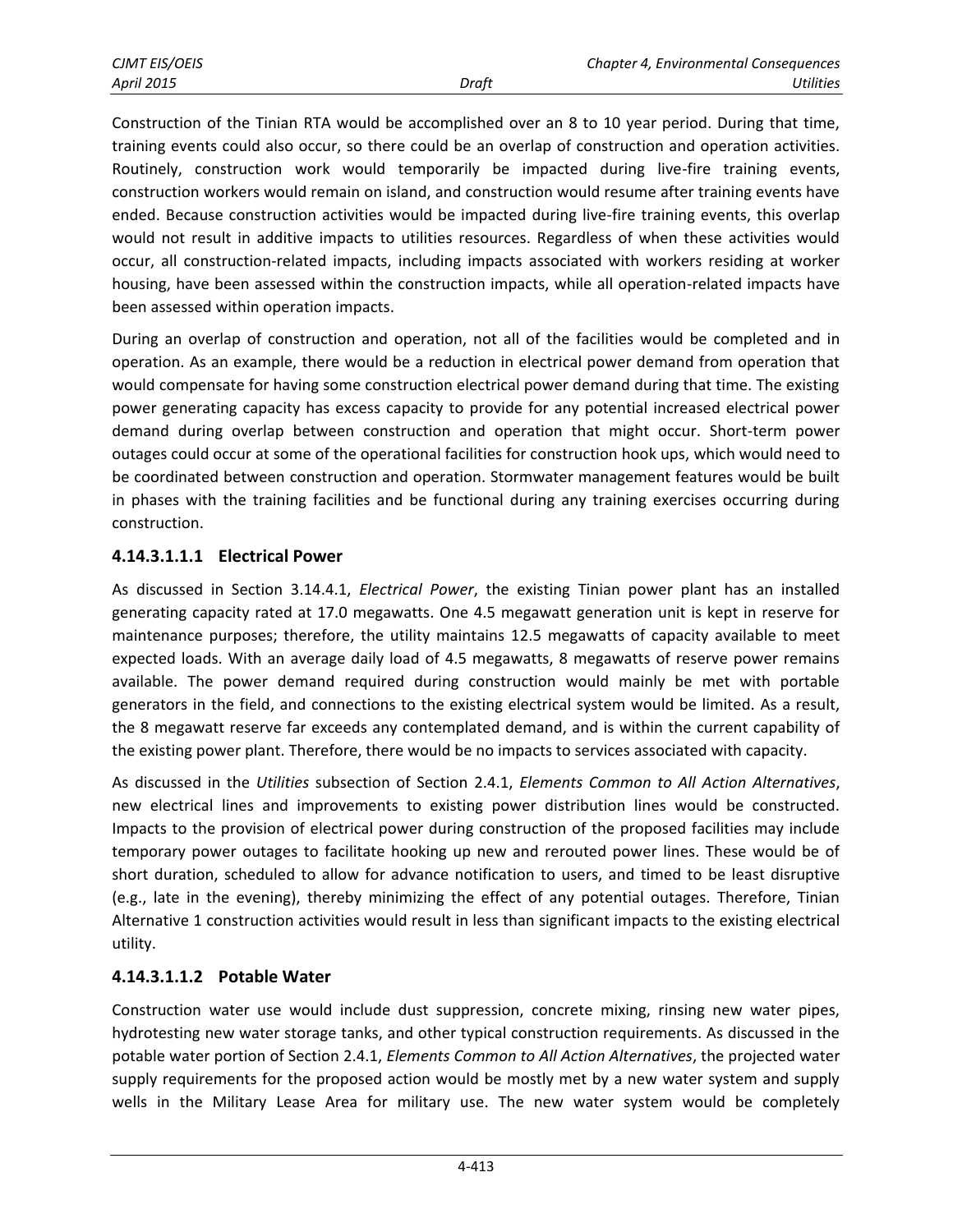independent of the existing Commonwealth Utilities Corporation system. The proposed water system would be constructed early in the site development process. The existing Commonwealth Utilities Corporation water system will be able to meet increased demand as a result of construction activities in the early phases of construction due to the limited need for road watering, cement requirements, and other construction water uses. After the proposed military potable water system is installed, construction activities within the Military Lease Area would use minimal water from the existing Commonwealth Utilities Corporation water system. This use would be limited to water use by facilities outside of the Military Lease Area, such as the existing concrete batch plant, if utilized by the construction contractor.

Use of the existing Commonwealth Utilities Corporation potable water system would occur for supplying the proposed military facilities at the Port of Tinian. Thus, construction impacts to the existing Commonwealth Utilities Corporation potable water system would be limited to tie-ins at the Port of Tinian, which could cause short duration local water service outages. The impacts of these outages would be coordinated with the Commonwealth Utilities Commission operators to be during the least disruptive times, and are anticipated to be of short duration.

The majority of the construction workers would reside in a work camp outside the Military Lease Area provided by the construction contractor. With proper negotiation, the existing worker facilities associated with the Tinian Dynasty Hotel and Casino could potentially be utilized as the work camp. Construction managers and their dependents are expected to find housing in existing properties outside of the Military Lease Area on Tinian. The additional work force would increase the demand on the existing Commonwealth Utilities Corporation potable water system by approximately 33,525 gallons (126,906 liters) per day. To evaluate the capacity and ability of the existing Tinian potable water system to meet project needs, production and use data from October 2011 through August 2014 was utilized. The average daily production over this time period was 1,056,553 gallons (3,999,488 liters) per day; average use was 320,384 gallons (1,212,785 liters) per day. The potential water production from Maui Well #2 has been estimated as at least 1 million gallons per day (3.8 million liters) of potable water in the dry season and 1.5 million gallons (5.7 million liters) per day in the wet season (Army Corps of Engineers 2003). Based upon this production range, the maximum production in 2013 of 1,260,000 gallons (4,769,619 liters) per day was selected to represent a new average production rate that could be sustainably pumped. Utilizing this new average pump rate, an additional 203,477 gallons (770,131 liters) per day would be available for the potable water system. After applying the unaccounted for water factor of 75%, 50,862 gallons (192,534 liters) per day (after losses in the distribution system) would be available to the Tinian population.

The existing potable water system would be expected to meet increased water needs during construction. Therefore, construction under Tinian Alternative 1 would result in less than significant impacts to the existing potable water utility.

### **4.14.3.1.1.3 Wastewater**

The existing U.S. military septic tank and leaching field system on Tinian is not currently being used due to poor condition of the leaching field. Currently, Joint Region Marianas has plans to rehabilitate this system in order to support current military training exercises not associated with the proposed action on Tinian. Use of this existing system during construction for the proposed action may require the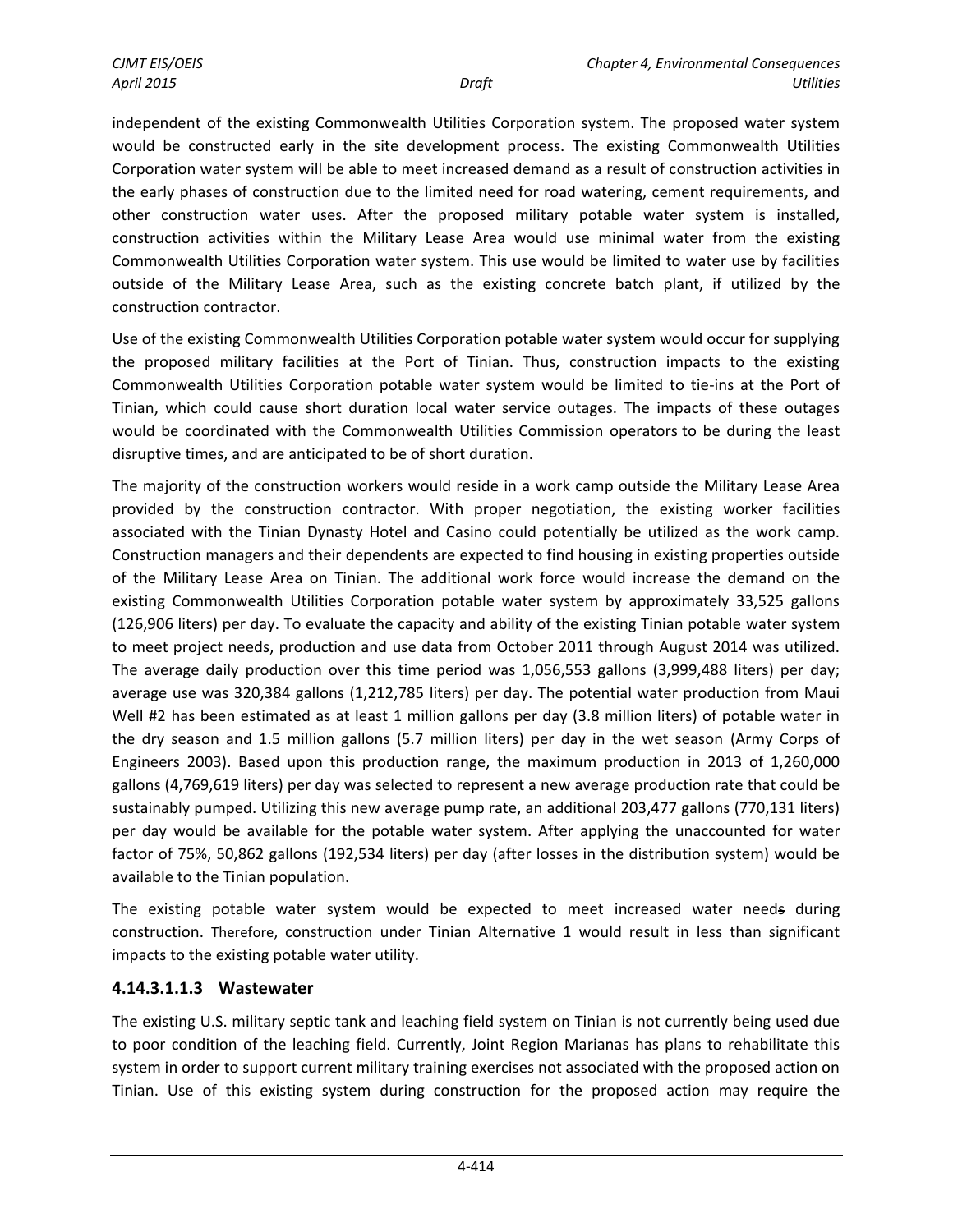rehabilitation of the septic tank or leaching field depending on its condition at the time of the construction. The use of the existing system for the proposed action would also require inspection and permit compliance verification prior to use. Wastewater generated around construction sites by construction workers and managers would be collected at temporary toilet facilities that would be emptied periodically using a vacuum truck, and then transported to the existing U.S. military septic tank and leaching field system for treatment and disposal. The estimated average daily wastewater flow rate is 1,370 gallons (5,190 liters). The existing system is permitted for an average daily flow of 6,640 gallons (25,000 liters), thus there is a 5,270 gallons (19,950 liters) per day excess capacity. The estimated wastewater flow generated during construction is anticipated to be within the excess capacity of the U.S. military septic tank and leaching field system. Should this existing U.S. military septic tank and leaching field system become unavailable, a potential alternate approach may be to pursue the existing wastewater system at the Tinian Dynasty Hotel and Casino to treat and dispose of wastewater. This option would require proper negotiation with the Tinian Dynasty Hotel and Casino and regulatory approval.

It is anticipated that construction managers and their dependents would reside in existing housing outside the Military Lease Area. The individual septic tank and leaching field systems associated with these housing units are typically sized for small families. Consequently, there should be no additional capacity required. A majority of the construction workforce will reside in a work camp located outside the Military Lease Area provided by the construction contractor. With proper negotiation and rehabilitation, existing worker facilities associated with the Tinian Dynasty Hotel and Casino could potentially be utilized as the work camp. According to recent discharge monitoring reports in 2014, the Dynasty Hotel and Casino's wastewater treatment plant has an average daily flow up to 150,000 gallons (568,000 liters). The permitted discharge limit of the plant is a monthly average flow of 240,000 gallons (908,000 liters), thus there is 90,000 gallons (341,000 liters) per day of excess capacity. The estimated increase in wastewater flow generated by the construction workforce is an average daily flow of 27,400 gallons (104,000 liters) and is well within the 90,000 gallons (341,000 liters) per day of excess capacity at the plant. As such, the existing plant is anticipated to have adequate capacity to treat and dispose of the additional wastewater flow generated by the construction workforce. It is not anticipated that upgrades to the wastewater treatment plant would be required if the work camp is utilized.

Because the existing wastewater infrastructure could handle the projected wastewater increase associated with the construction and construction worker housing, it is not anticipated that the wastewater generated during construction would cause existing wastewater systems to operate in violation of their regulatory requirements. Therefore, Tinian Alternative 1 construction activities would result in less than significant impacts to the existing wastewater infrastructure.

### **4.14.3.1.1.4 Stormwater Management**

Drainage and Low Impact Development is described in Section 4.3, *Water Resources*. Stormwater management infrastructure would be constructed in accordance with local and federal regulations and guiding documents that take into account both quantity and quality. During construction stormwater management facilities would be strategically placed throughout the base camp, the Port of Tinian improvement area, the Tinian International Airport, along road improvements, and within the Tinian RTA. These improvements would be located adjacent to and downstream of the proposed site improvements, to capture, detain, and treat any increases in stormwater runoff volume, rate, and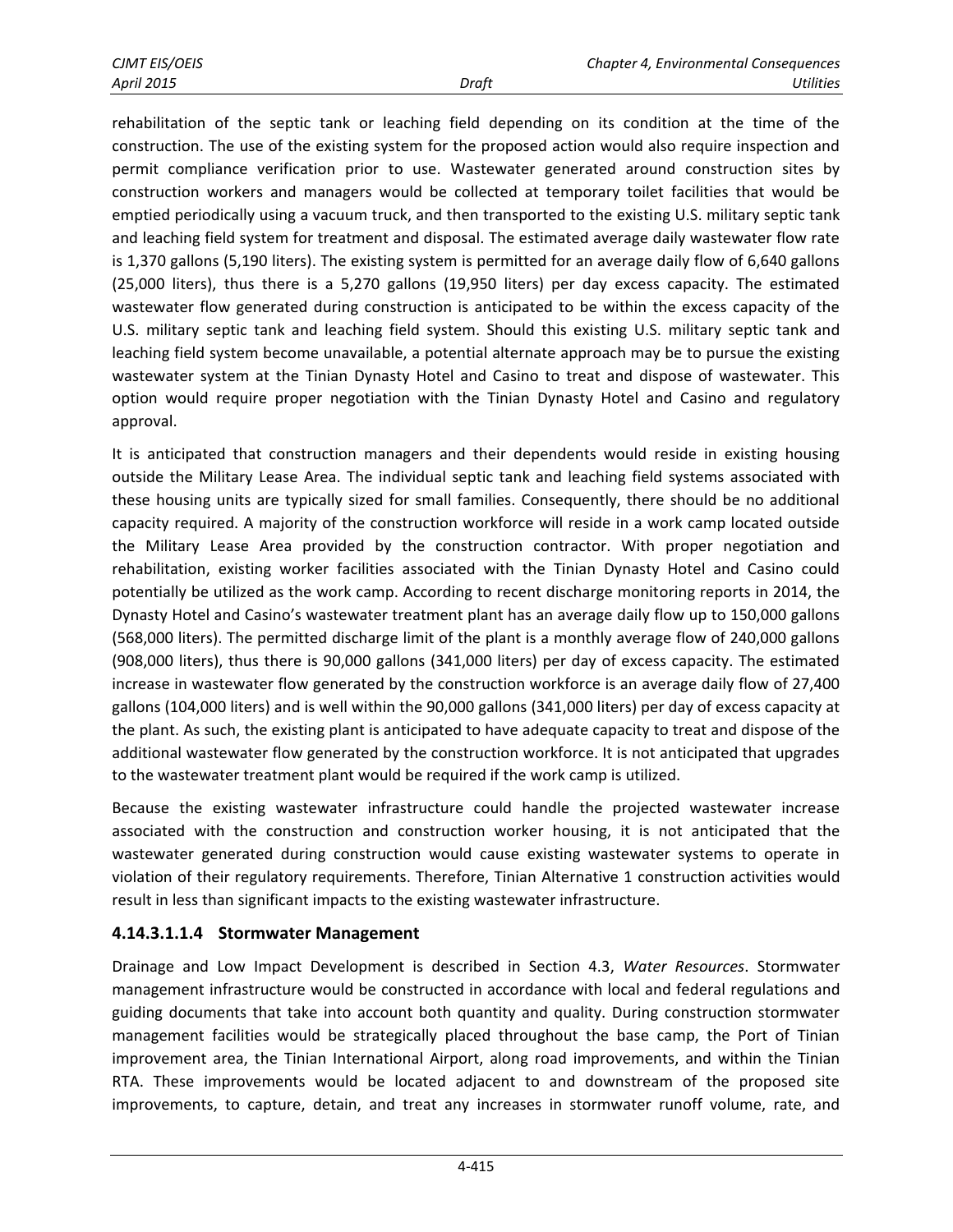pollutants, as applicable. Temporary stormwater control facilities would be, where possible, located in areas that will ultimately be developed such that surface disturbances would be minimized. In locations where the temporary facilities would not have additional construction on the disturbed area, the site would be re-graded, seeded and mulched to minimize stormwater erosion impacts.

Proposed stormwater retention ponds and other infiltration devices would be located outside of existing water wellhead protection zones, in accordance with the CNMI Well Drilling and Well Operations Regulations. Other environmental and operational constraints, such as Federal Aviation Administration mitigation areas for ecological/species protection, would also be applied when siting proposed stormwater management improvements to prevent and/or minimize the potential for any adverse impacts.

The primary stormwater improvements would consist of temporary surface conveyance and control via vegetated swales, pipe culverts, and retention ponds. The majority of roadways would be rural road sections (no curb and gutter) and thus stormwater would be controlled using roadside swales. Urban road sections with curb, gutter, and drainage inlets would only be used when necessary and in limited quantity, as applicable, for water quality treatment, and improve conveyance of large volumes of stormwater, and to minimize associated construction, operation, and maintenance costs.

Construction of permanent stormwater management facilities would occur at the base camp, training areas, Munitions Storage Area, the Port of Tinian, the Tinian International Airport, and at other areas with proposed site improvements. An effort would be made during construction to reduce areas disturbed to only those areas required to construct each facility or improvement. The stormwater management facilities would be modified, as needed, to accommodate construction phasing.

Based on the stormwater management treatment systems described above and the implementation of best management practices in Appendix D, *Best Management Practices*, Tinian Alternative 1 would result in less than significant impacts to stormwater management.

### **4.14.3.1.1.5 Solid Waste**

Solid waste generated during the construction phase would primarily consist of green waste resulting from the clearing and grubbing of the base camp, Munitions Storage Area, roadways, and training facility footprints. The solid waste streams anticipated to be generated during the construction phase are summarized in [Table 4.14-2.](#page-7-0)

Construction and demolition waste would be sampled if reviews of existing reports indicate that leadbased paint or asbestos could be present. If required, waste would be treated and disposed of appropriately (see Section 4.16, *Hazardous Materials and Waste*). Green waste can be beneficially reused as compost, cover material, animal food, and other alternative uses. To the extent possible, beneficial reuse and recycling of construction and demolition waste would occur. Other construction and demolition waste would be transported off-island for recycling at facilities with capacity to receive the material and proper permitting, in accordance with construction and demolition waste disposal regulations.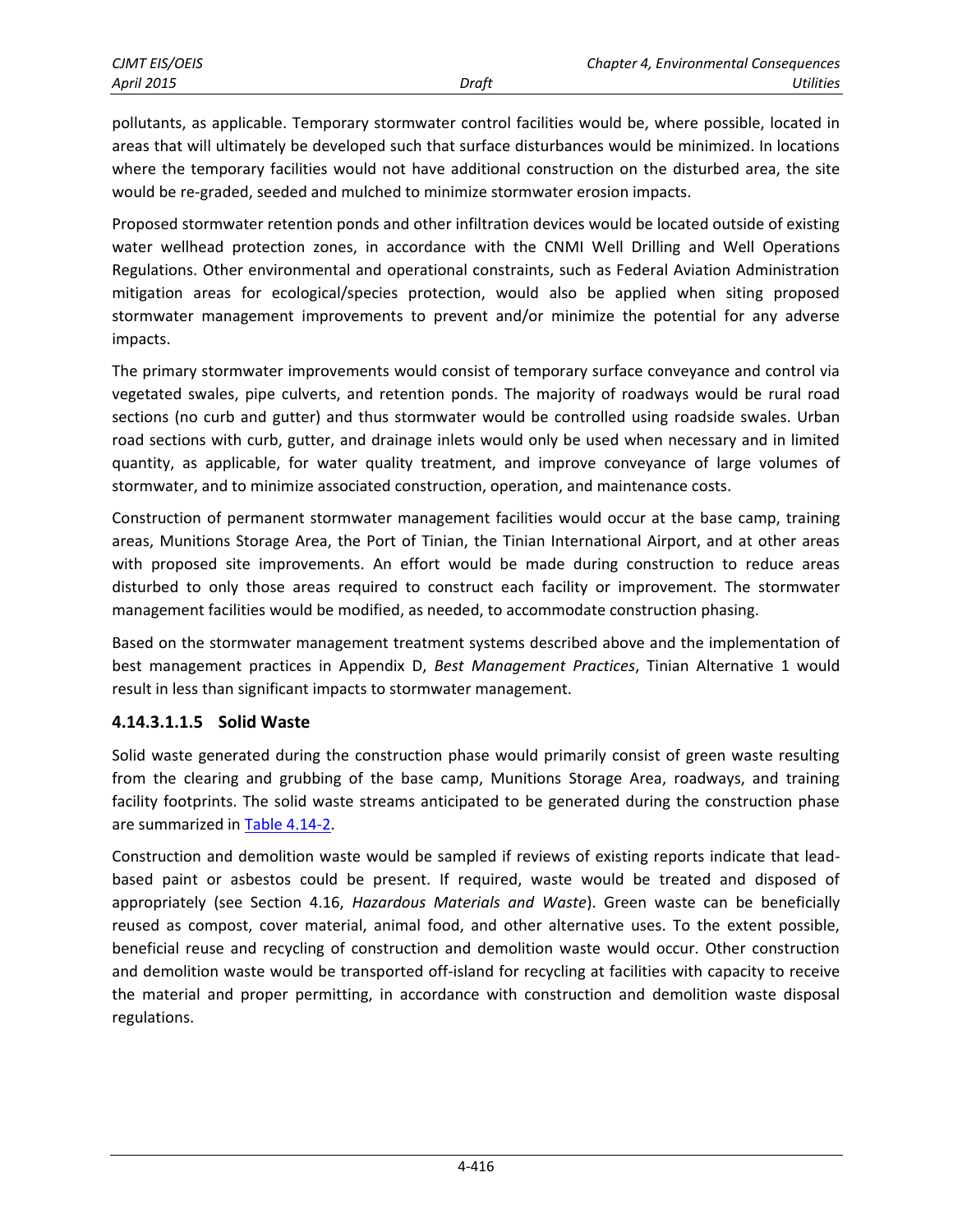|                                          | <b>Waste Description</b>             | <b>Waste in Tons (metric tons)</b>    |  |  |
|------------------------------------------|--------------------------------------|---------------------------------------|--|--|
| <b>Green Waste</b>                       |                                      |                                       |  |  |
| Tinian Base Camp                         | <b>Vegetation Clearance</b>          | 60,984 tons (55,324 metric tons)      |  |  |
| Training Range Alternative 1             | Range Clearance                      | 378,824 tons<br>(343,667 metric tons) |  |  |
| <b>Construction and Demolition Waste</b> |                                      |                                       |  |  |
|                                          | Construction and demolition waste    |                                       |  |  |
|                                          | from construction of base camp       |                                       |  |  |
| <b>Base Camp</b>                         | facilities (3.89 pounds per square   | 766 tons (695 metric tons)            |  |  |
|                                          | foot of facility space)              |                                       |  |  |
|                                          | Asphalt waste from planned           |                                       |  |  |
| <b>Base Camp Road Demolition</b>         | demolition of 8,563 feet of existing | 6,668 tons (6,049 metric tons)        |  |  |
|                                          | roads located within the base camp   |                                       |  |  |
|                                          | Construction and demolition waste    |                                       |  |  |
|                                          | from planned construction of         | 168.2 tons                            |  |  |
| <b>Munitions Storage Area</b>            | Munitions Storage Area facilities    | (152.6 metric tons)                   |  |  |
|                                          | (3.89 pounds per square foot of      |                                       |  |  |
|                                          | facility space)                      |                                       |  |  |
|                                          | Construction and demolition waste    |                                       |  |  |
| Tinian International Airport             | from planned construction of Tinian  | 468.4 tons                            |  |  |
| Improvements                             | Airport Improvements (3.89 pounds    | (425.8 metric tons)                   |  |  |
|                                          | per square foot of facility space)   |                                       |  |  |
|                                          | Construction and demolition waste    |                                       |  |  |
|                                          | from planned construction of Port of |                                       |  |  |
| Port of Tinian                           | Tinian facilities (3.89 pounds per   | 29.7 tons (26.9 metric tons)          |  |  |
|                                          | square foot of facility space)       |                                       |  |  |

<span id="page-7-0"></span>

| Table 4.14-2. Tinian Alternative 1 Projected Construction Waste |  |
|-----------------------------------------------------------------|--|
|-----------------------------------------------------------------|--|

*\*Source:* Appendix A, Version 4, CJMT Solid Waste Study, August 2014.

Other municipal solid waste generated by the construction contractors would be disposed of at a regulatory compliant facility. The existing solid waste facilities on Tinian are not in compliance with regulatory requirements, and therefore solid waste generated would have to be transferred off-island to a compliant landfill.

Based on the previous analysis, Tinian Alternative 1 construction activities would result in less than significant impacts to the solid waste management.

### **4.14.3.1.1.6 Information Technology/Communications**

The proposed telecommunications system would consist of a combination of overhead pole-mounted cabling and underground conduits, manholes/handholes, and pull-boxes that would provide the site infrastructure to support government communications systems (e.g., government telephone, government data, security, and closed circuit television), as well as commercial utility services, including commercial telephone, internet, and cable television. New distribution infrastructure originating at the base camp area distribution node would distribute telecommunications services to end-user buildings and facilities in the base camp, ranges, and other facilities. Proposed core information technology/communications cable connections would connect the area distribution node to end user buildings and facilities at the base camp through overhead pole-supported cabling. Proposed core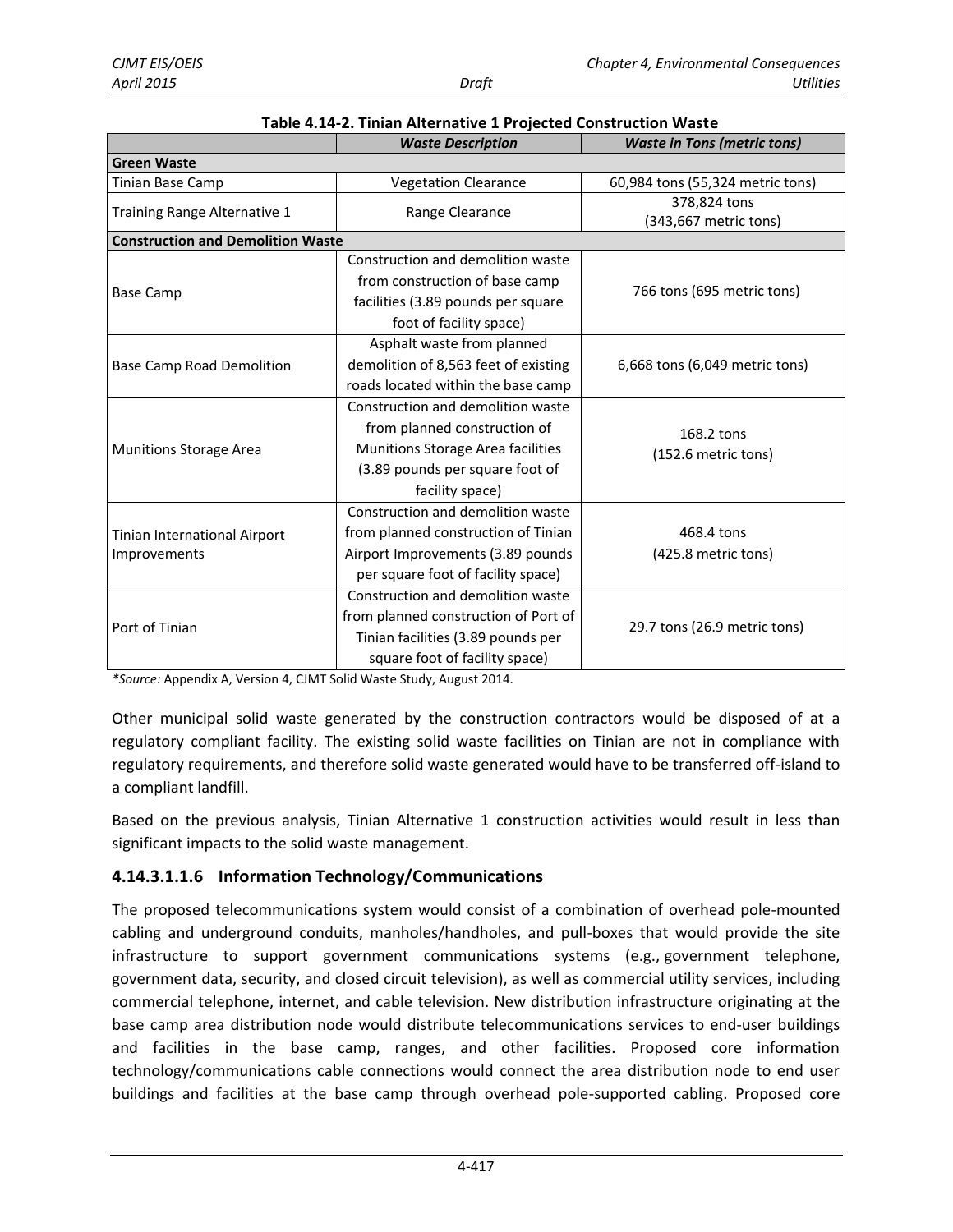information technology/communications cable connections would connect the area distribution node in the base camp to range entrances through overhead pole supported cabling and underground concrete encased duct banks and cabling.

Commercial telephone, internet, and cable television services would be provided to the base camp through infrastructure provided by the commercial utility providers. The cables are anticipated to be installed mostly overhead except for routing that crosses the runway clear zone, which would be installed underground. Inside the base camp, the cables for commercial telephone, internet, and cable television service would be distributed around the base camp through overhead pole-supported cabling.

Commercial telephone, internet, and cable television services would be provided to the construction work camp through infrastructure provided by the commercial utility providers. Inside the work camp, the cables for commercial telephone, internet, and cable television service is anticipated to be distributed through overhead pole-supported cabling. Commercial telephone, internet, and cable television services to the work camp would be minimal and have limited impact to the existing commercial provider infrastructure. Impact to existing commercial telephone, television, and internet services during construction would be limited to potential short outages that would be necessary to facilitate new connections to the existing systems. As with other utilities, such outages would be of short duration and would be scheduled to cause the least disruption. Therefore, Tinian Alternative 1 construction activities would result in less than significant impacts to the existing information technology/communications utilities.

### **4.14.3.1.2 Operation Impacts**

### **4.14.3.1.2.1 Electrical Power**

The electrical load increase due to the population change for operation workers and training personnel is included in the facility demand calculations, which is calculated on a watts per square foot basis and included in the total maximum demand shown in [Table 4.14-3.](#page-9-0) The electrical load increase could be less than the calculated load due to implementation of Leadership in Energy and Environmental Design Certification and the Energy Policy Act of 2005, and best management practices listed in Appendix D, *Best Management Practices*. However, even without such savings, the total power demand for the Tinian Alternative 1 shown in [Table 4.14-3](#page-9-0) is 6.03 megawatts, which is less than the current excess capacity of the existing power plant. The existing island-wide power generation facility is capable of meeting the increased power demand during operation.

A study of the existing electrical utility infrastructure was performed and documents that both Tinian's generating system and distribution system are reliable and in good condition. Details of this study are provided in Volume II of Appendix P, *Utilities Study*. Therefore, Tinian Alternative 1 operations would result in less than significant impacts to the existing electric utility generation capability and electrical distribution system.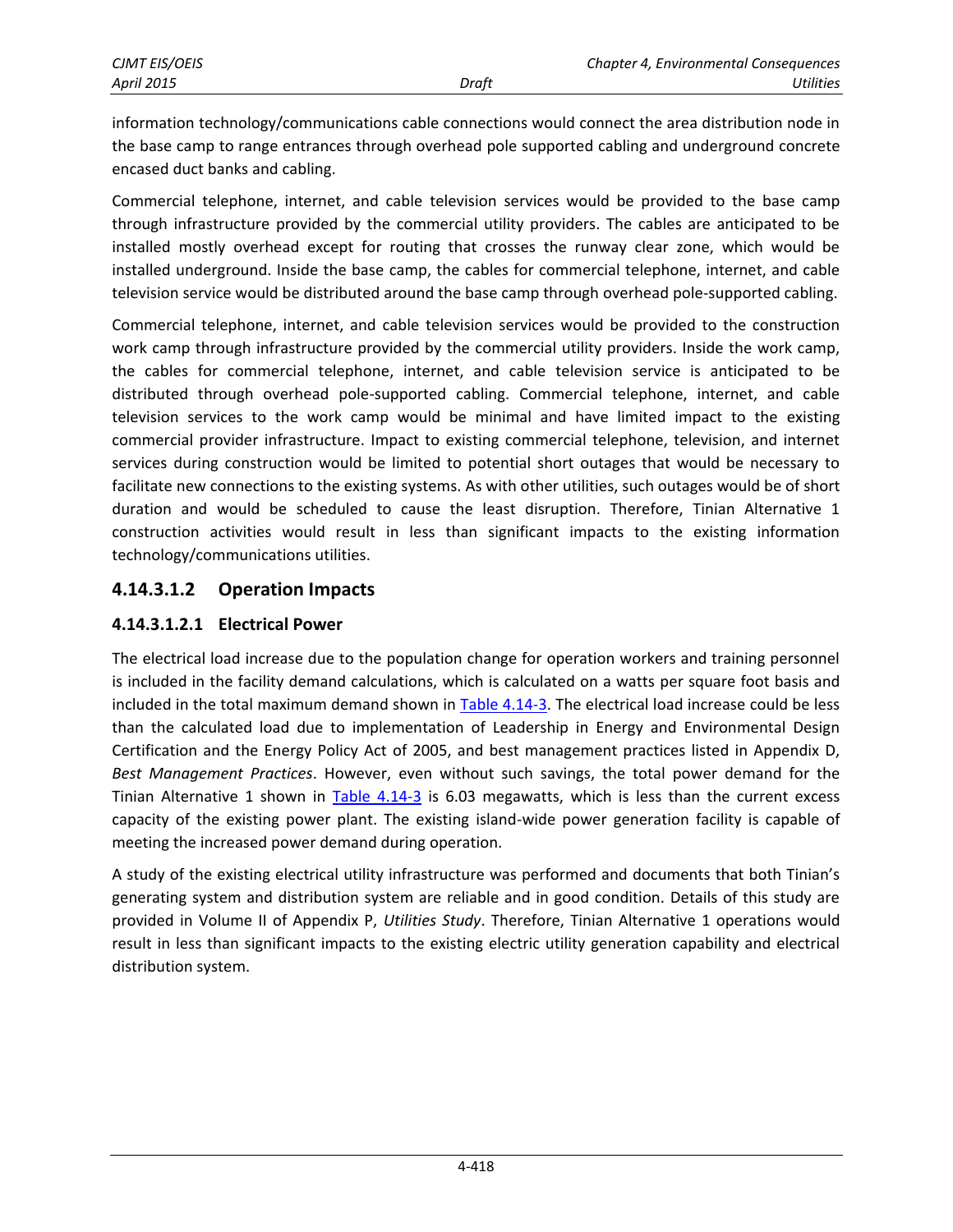| <b>Item</b>                               | <b>Description</b>                                              | <b>Megawatts</b> |
|-------------------------------------------|-----------------------------------------------------------------|------------------|
| 1                                         | Existing Peak Demand (see note below)                           | 4.5              |
| 2                                         | Base Camp                                                       | 1.17             |
| 3                                         | <b>Training Facilities</b>                                      | 0.21             |
| 4                                         | <b>Munition Storage Area</b>                                    | 0.12             |
| 5                                         | Biosecurity facility and Port of Tinian Bulk Fuel Storage Tanks | 0.03             |
| <b>Total Increase</b>                     |                                                                 | 1.53             |
|                                           | <b>Percent Increase from Existing Peak Demand</b>               | 34%              |
| <b>Total Tinian Demand</b>                |                                                                 | 6.03             |
| <b>Tinian Power Plant Capacity</b>        |                                                                 | 12.5             |
| <b>Available Remaining Power Capacity</b> |                                                                 | 6.47             |

<span id="page-9-0"></span>**Table 4.14-3. Tinian Future Proposed Plan Electrical Power Demand Forecast**

*Note:* The existing peak demand includes the future anticipated load for the existing International Broadcasting Bureau facility. The International Broadcasting Bureau facility would remain on Tinian in Tinian Alternative 1. The International Broadcasting Bureau load is included for all three proposed alternatives, because it would continue to operate for a period of time before it is relocated.

*Source:* DoN 2014a.

#### **4.14.3.1.2.2 Potable Water**

There is currently no existing potable water system to, or within, the Military Lease Area. Under Tinian Alternative 1, the base camp, Munitions Storage Area, and proposed facility improvements at the Port of Tinian would require potable water and fire protection systems. The estimated average and maximum demands for the proposed facilities are provided in [Table 4.14-4.](#page-9-1)

| <b>Description</b>                                   | <b>Average Demand</b>    | <b>Maximum Demand</b>      |
|------------------------------------------------------|--------------------------|----------------------------|
| Base Camp (Including Munitions Storage Area)         | 240,013 gallons per day  | 459,758 gallons per day    |
|                                                      | (908,548 liters per day) | (1,740,374 liters per day) |
| Port facilities (Military Biosecurity & Vehicle Wash | 22,181 gallons per day   | 22,581 gallons per day     |
| Down Facilities)                                     | (83,965 liters per day)  | (85,479 liters per day)    |
| <b>Total Tinian Demand for Proposed Action</b>       | 262,194 gallons per day  | 482,339 gallons per day    |
|                                                      | (992,513 liters per day) | (1,825,853 liters per day) |

<span id="page-9-1"></span>**Table 4.14-4. Estimated Potable Water Demand for Proposed Tinian Range Training Area System** 

*Source*: DoN 2014a.

Under Tinian Alternative 1, operation of the potable water system serving the proposed military facilities, except the proposed Port of Tinian facilities, would be independent of the Commonwealth Utilities Corporation's water system. Approximately three to six new supply wells, plus one backup, located to the north and east of the Tinian International Airport within the Military Lease Area would be installed to support the proposed action. The operation and maintenance of this new system, including supply, transmission, and distribution, would be independent of the Commonwealth's Utilities Corporation's water system. Fire suppression services for the expeditionary airport facilities would be provided by standard expeditionary procedures such as using stand-by fire water trucks as no permanent utility infrastructure will be installed.

Due to the distance between the proposed facilities at the Port of Tinian (in the village of San Jose) and the proposed military potable water system (in the Military Lease Area), the Commonwealth Utilities Corporation's potable water system would need to be used to supply water to the proposed facilities at the Port of Tinian. The proposed facilities at the Port of Tinian would require an average demand of 12,675 gallons (47,980 liters) per day.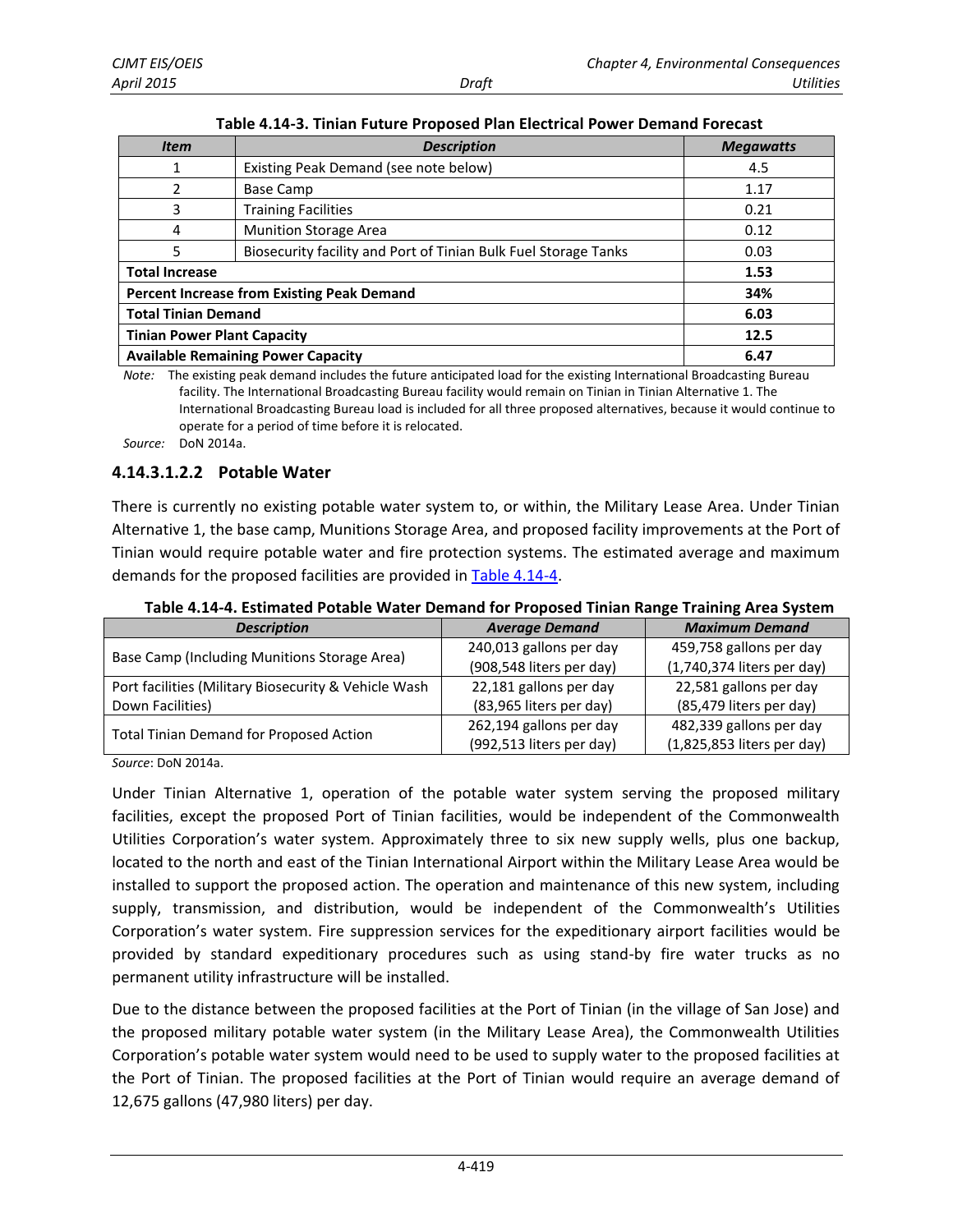| CJMT EIS/OEIS     |       | Chapter 4, Environmental Consequences |  |
|-------------------|-------|---------------------------------------|--|
| <b>April 2015</b> | Draft | Utilities                             |  |

The potable water demand from operation personnel and their dependents would average 30,250 gallons (114,509 liters) per day. The operation personnel and their dependents would reside in the public areas and increase the demand on the Commonwealth Utilities Corporations' potable water system. The total average demand of 12,675 gallons (47,980 liters) per day for personnel and industrial use at the proposed facilities at the Port of Tinian and operation personnel and their dependents living outside the Military Lease Area result in a total demand of 42,925 gallons (162,489 liters) per day. As described in the Construction section, the Tinian potable water system has a potential to produce and deliver an additional 50,862 gallons (192,534 liters) per day. Therefore, Tinian Alternative 1 operations would result in less than significant impacts to the Tinian potable water system.

#### **4.14.3.1.2.3 Wastewater**

The areas requiring wastewater infrastructure on Tinian under the proposed action include the base camp, Munitions Storage Area, and proposed facilities at the Port of Tinian. The largest wastewater needs for the proposed action come from the base camp. The estimated wastewater flows for the proposed base camp are shown in [Table 4.14-5,](#page-10-0) and include domestic and industrial wastewater sources. Due to the magnitude of the estimated flows associated with the proposed action, the existing U.S. military septic tank and leaching field system would not have adequate capacity. A new wastewater collection and treatment system is required to support the proposed action and would be located at the base camp. Due to the transient nature of the population, the wastewater system would need to be able to handle a wide range of flow conditions.

|                        |                          | <b>Flow Conditions</b>        |                            |  |  |
|------------------------|--------------------------|-------------------------------|----------------------------|--|--|
| <b>Wastewater Flow</b> | <b>No Training</b>       | <b>For Basic Max Training</b> | <b>For Surge Training</b>  |  |  |
|                        |                          | <b>Population</b>             | <b>Population</b>          |  |  |
|                        | 47,052 gallons per day   | 122,052 gallons per day       | 197,052 gallons per day    |  |  |
| Average Day            | (178,111 liters per day) | (462,016 liters per day)      | (745,922 liters per day)   |  |  |
|                        | 51,327 gallons per day   | 238,827 gallons per day       | 426,327 gallons per day    |  |  |
| Peak Day               | (194,293 liters per day) | (904,058 liters per day)      | (1,613,823 liters per day) |  |  |
| Peak Hour*             | 58,452 gallons per day   | 402,312 gallons per day       | 655,602 gallons per day    |  |  |
|                        | (221,264 liters per day) | (1,522,916 liters per day)    | (2,481,723 liters per day) |  |  |

<span id="page-10-0"></span>**Table 4.14-5. Estimated Wastewater Flows generated by Military Personnel** 

*Source:* DoN 2014a. \* Peak Hour is the peak hour flow rate given as a daily rate.

*Note:* The "no training" scenario accounts for the operation and maintenance of the base camp by the operations personnel when no training military personnel are present. The "training population" scenario would include wastewater generated by up to 1,500 military training personnel. The "surge training population" scenario addresses the potential for up to 3,000 military training personnel for several weeks, several times per year inclusive within the proposed action for 20 weeks per year of training.

Per discussions with the CNMI Bureau of Environmental and Coastal Quality, Tinian is a Class I Aquifer Recharge Area, which, by the CNMI regulations, requires that projects with an average daily flow greater than 5,000 gallons (18,927 liters) per day utilize technology other than a septic tank and leaching field system. The CNMI regulations would also require that the system be capable of producing secondary treated effluent. As shown in [Table 4.14-5,](#page-10-0) the average daily flow could vary from 47,052 gallons (178,111 liters) per day to 197,052 gallons (745,922 liters) per day. Therefore, the wastewater treatment system would require a minimum of secondary level of treatment, as defined by CNMI regulations. The CNMI secondary treated effluent regulatory requirements are summarized in [Table 4.14-6.](#page-11-0)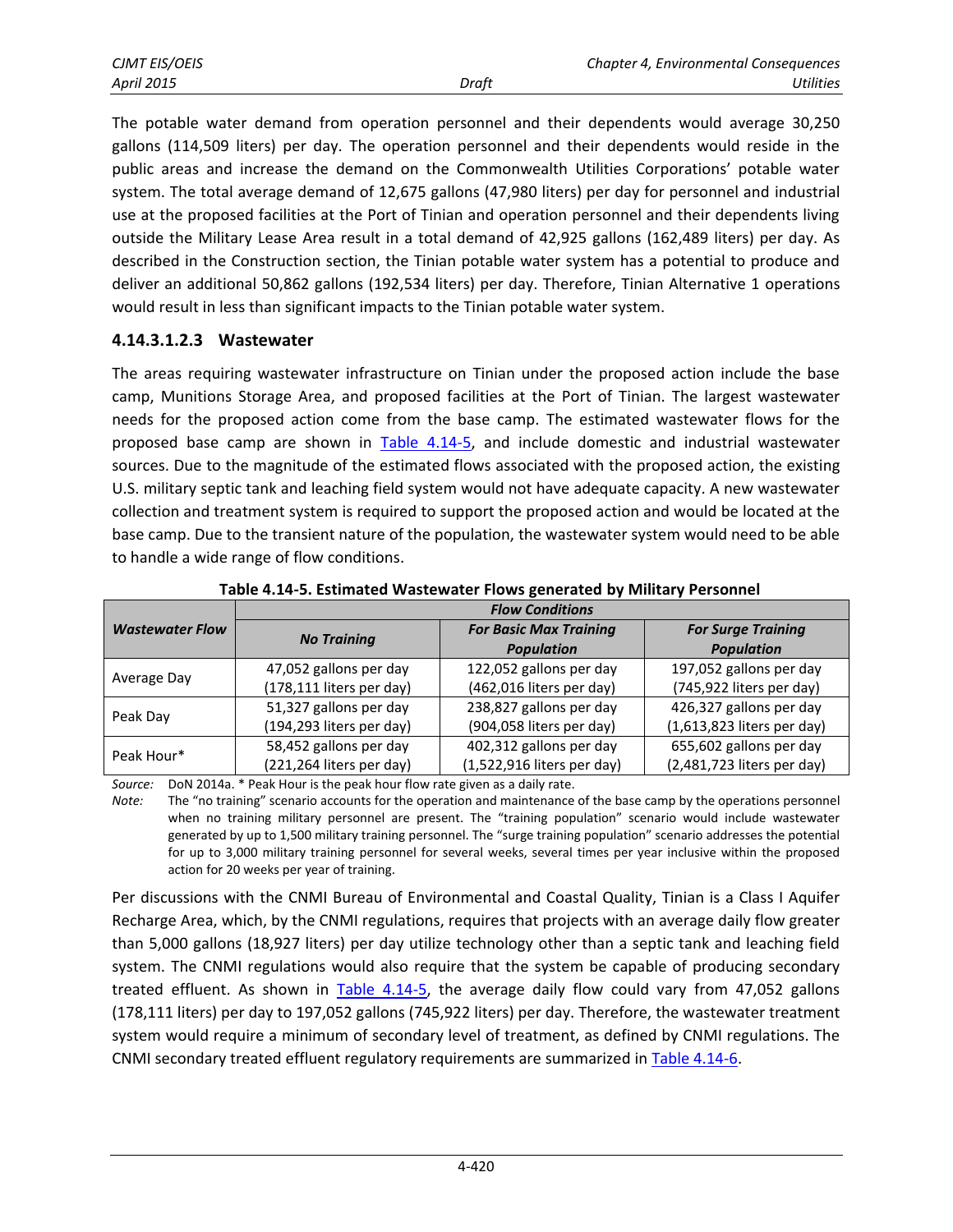|                                  | <b>Maximum Discharge Limits</b> |                      |  |
|----------------------------------|---------------------------------|----------------------|--|
| <b>Effluent Characteristic</b>   | <b>Average Monthly</b>          | <b>Maximum Daily</b> |  |
| Biochemical Oxygen Demand, 5-day | $20 \text{ mg/L}$               | $40 \text{ mg/L}$    |  |
| Total Suspended Solids           | $20 \text{ mg/L}$               | $40 \text{ mg/L}$    |  |
| Total Nitrogen                   | $1.0$ mg/L                      | $2.0$ mg/L           |  |
| <b>Fecal Coliform</b>            | 23 cfu/100 mL                   | 23 cfu/100 mL        |  |
| pH                               | Between 6.5 and 8.6             |                      |  |

<span id="page-11-0"></span>

| Table 4.14-6. CNMI Secondary Treated Effluent Requirements (Base Camp) |  |  |
|------------------------------------------------------------------------|--|--|
|                                                                        |  |  |

*Legend*: cfu = colony forming unit; mg/L = milligram per liter; mL = milliliter. *Source*: Northern Mariana Islands Administrative Code 2004.

A critical issue with the regulatory effluent limits is the total nitrogen parameter. The limits for secondary treated effluents include a total nitrogen concentration of 1.0 milligram per liter. This regulatory limit is lower than what is attainable using currently best available control technology for total nitrogen, wherein total nitrogen is the sum of the organic nitrogen, ammonia, nitrite, and nitrate concentrations. The CNMI Bureau of Environmental and Coastal Quality, Division of Environmental Quality is aware of this issue and evaluates this requirement on a case-by-case basis. According to the CNMI Bureau of Environmental and Coastal Quality, Division of Environmental Quality, other systems required to meet this nitrogen limit measure nitrate as nitrogen.

The estimated wastewater characteristics for the base camp are summarized in [Table 4.14-7,](#page-11-1) see Volume IV of Appendix P, *Utilities Study*.

|                          | <b>Biological Oxygen Demand (5-day)</b> |                    |              | <b>Total Suspended Solids</b> |
|--------------------------|-----------------------------------------|--------------------|--------------|-------------------------------|
| <b>Training Scenario</b> | (pounds/day)                            | (milligrams/liter) | (pounds/day) | (milligrams/liter)            |
| No Training              | 16                                      | 679                | 19           | 799*                          |
| <b>Typical Training</b>  | 271                                     | 418                | 319          | 491                           |
| <b>Training Surge</b>    | 526                                     | 413                | 619          | 486                           |

<span id="page-11-1"></span>**Table 4.14-7. Estimated Influent Loading (Base Camp)** 

*Note: \** Higher concentration is due to a lower flow rate with fewer personnel; more personnel result in additional flows *Source*: DoN 2014a.

As discussed in the *Utilities* subsection of Section 2.4.1, *Elements Common to All Alternatives,* a new wastewater collection, treatment, and disposal system would be provided at the base camp. This system would include sewage receiving and solids management. The wastewater treatment system at the base camp would be designed, permitted, constructed, certified for use, operated, and maintained in accordance with the CNMI regulations and be capable of meeting the CNMI's secondary treated effluent requirements. Industrial wastewater sources at the base camp such as the dining facility, fuel loading, vehicle wash platforms, vehicle grease racks, and vehicle maintenance shops would have their wastewater flow directed through grease traps or oil/water separators prior to flowing downstream to the wastewater treatment system. Secondary treated effluent would be disposed of through a subsurface disposal area consisting of sub-leaching fields.

The Munitions Storage Area would be located outside of the base camp area and would have lower wastewater needs that would be served by individual sewage disposal systems, including a septic tank and leach field. The estimated average daily wastewater flow for the Munitions Storage Area is 3,880 gallons (14,687 liters) per day. The individual wastewater disposal systems for the Munitions Storage Area would be designed, permitted, constructed, certified for use, operated, and maintained in accordance with the CNMI regulations. Where site limitations of area and/or soil type are such that methods of individual wastewater disposal system cannot be utilized, wastewater would be stored in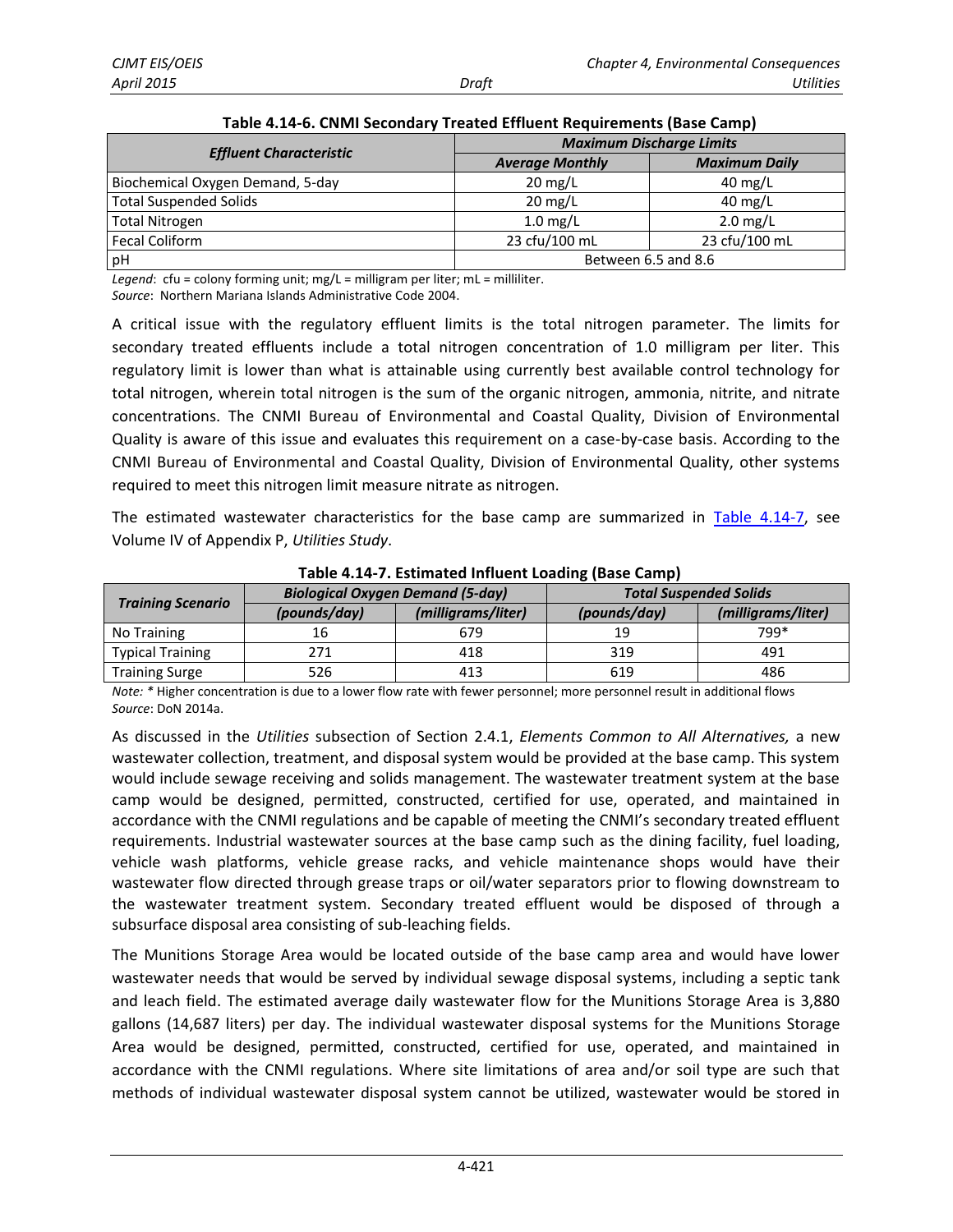water-tight holding tanks and periodically pumped by a licensed contractor and taken to the base camp wastewater treatment plant for treatment and disposal.

The proposed facilities at the Port of Tinian would require treatment of industrial wastewater generated from the wash-down of vehicles, which is estimated to be up to 12,000 gallons (45,000 liters) per day when the facility is in use. This wastewater from the vehicle wash-down area would be treated by a sedimentation basin followed by an intermittent sand filtration system prior to discharge to an adjacent stormwater retention pond. The proposed biosecurity facility at the Port of Tinian is estimated to generate an average daily wastewater flow of 576 gallons (2,180 liters) per day. Due to the biosecurity facility's proximity to the coastline, it is anticipated that the domestic wastewater would be stored in a holding tank that would be periodically emptied and contents transferred to the base camp wastewater treatment plant for treatment and disposal.

Wastewater generated on the ranges would be collected in portable toilets and emptied at the base camp wastewater treatment and disposal system periodically by a licensed contractor. The proposed independent military wastewater infrastructure would be designed and constructed to handle the projected increase in wastewater generated during operation. Therefore, Tinian Alternative 1 operations would result in less than significant impacts to the existing wastewater infrastructure.

### **4.14.3.1.2.4 Stormwater Management**

Tinian Alternative 1 would result in newly created impervious surfaces including roads, airport improvements, base camp facilities, port improvements, and minor structures associated with training facilities, as described in Section 2.4.1.1, *Construction and Improvements*. In accordance with local and federal guidance on water quality, a Low Impact Development approach to stormwater management would be utilized to maintain existing hydrology conditions to the maximum extent technically feasible. The Low Impact Development strategies include detailed modeling and design alternative analyses to both maximize infiltration of treated stormwater for groundwater recharge and prevent the transportation of pollutants resulting from proposed facilities or operations. Low Impact Development devices and other structural and non-structural best management practices would be selected and sited based on specific land use activities, anticipated pollutant characteristics, and pollutant treatment capabilities.

Stormwater management systems require regular maintenance to ensure the systems operate as designed and continue to provide adequate storage capacity, conveyance, and treatment. The use of a Low Impact Development approach requires additional maintenance specific to water quality and the operation of the Low Impact Development devices. A Stormwater Management Plan would be developed taking into consideration the climate, site conditions, operations, pollutant generation, and specific Low Impact Development devices such as vegetated swales and bioretention and nonstructural best management practices such as range clearance procedures. Therefore, Tinian Alternative 1 operations would result in less than significant impacts to stormwater management. Drainage and Low Impact Development is described in Section 4.3, *Water Resources*.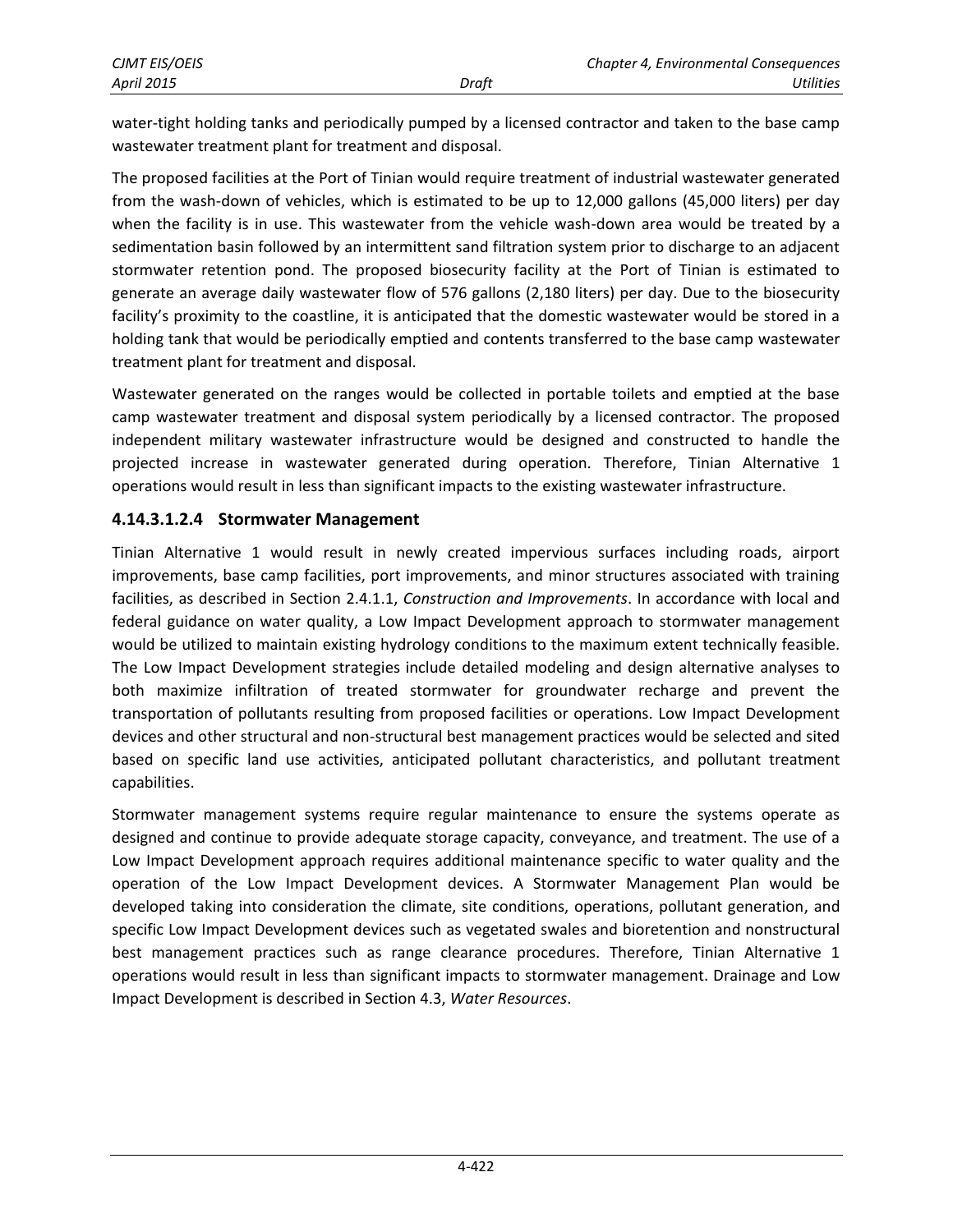### **4.14.3.1.2.5 Solid Waste**

There are currently no permanently established U.S. military solid waste facilities on Tinian. The existing solid waste facility on Tinian consists of a non-compliant open disposal site that is operated under a the CNMI Bureau of Environmental and Coastal Quality, Division of Environmental Quality Administrative Order dictating specific operation and maintenance measures. The estimated total solid waste demand for operation of the proposed action is shown below in [Table 4.14-8.](#page-13-0)

| <b>Waste Stream</b>                     | <b>Estimated Percent</b> | <b>Projected Waste Amount</b> <sup>1</sup> |
|-----------------------------------------|--------------------------|--------------------------------------------|
| Paper and Cardboard                     | 28.5%                    | 6,185 pounds per day                       |
|                                         |                          | (2,811 kilograms per day)                  |
| Glass                                   | 4%                       | 868 pounds per day                         |
|                                         |                          | (395 kilograms per day)                    |
|                                         |                          | 4,232 pounds per day                       |
| Plastics and Polystyrene                | 19.5%                    | (1,924 kilograms per day)                  |
| Metal (including aluminum and           |                          |                                            |
| expended brass cartridges estimated     | 6%                       | 1,302 pounds per day                       |
| at 300 pounds per day)                  |                          | (592 kilograms per day)                    |
|                                         |                          | 7,487 pounds per day                       |
| Organics                                | 34.5%                    | (3,403 kilograms per day)                  |
| <b>Construction and Demolition from</b> |                          | 1,085 pounds per day                       |
| operations and maintenance              | 5%                       | (493 kilograms per day)                    |
|                                         | 1%                       | 217 pounds per day                         |
| Electronics                             |                          | (99 kilograms per day)                     |
| Remaining/Composite MSW                 | 1.3%                     | 282 pounds per day                         |
|                                         |                          | (128 kilograms per day)                    |
| <b>Household Hazardous Waste</b>        | 0.2%                     | 43 pounds per day                          |
|                                         |                          | (20 kilograms per day)                     |
| <b>Total Solid Waste Generation</b>     |                          | 21,700 pounds per day                      |
|                                         |                          | (9,864 kilograms per day)                  |
| 40% Recycle Rate                        |                          | 8,680 pounds per day                       |
|                                         |                          | (3,946 kilograms per day)                  |
|                                         |                          | 13,020 pounds per day                      |
| <b>Remaining Solid Waste Disposal</b>   |                          | (5,918 kilograms per day)                  |

<span id="page-13-0"></span>

| Table 4.14-8. Estimated Total Solid Waste Generation |  |  |  |  |
|------------------------------------------------------|--|--|--|--|
|------------------------------------------------------|--|--|--|--|

*Note*: \*Based on 7.0 pounds per person per day generation rate and 40% of the generated waste would be recycled (7.0 pounds per day X 3,100 X 0.60 = 13,020 pounds per day disposal requirement). The requirement is based on the peak number of personnel supported during the CJMT training cycle.

The disposal requirements for the projected solid waste generated as a result of the proposed action would initially be met by establishment of a solid waste transfer station, recycling center, and associated open storage areas within the base camp area. The municipal solid waste would be collected in dumpsters and recycling containers located throughout the base camp and training areas. Solid waste container trucks would transport the waste containers to the transfer station and recycling center at the base camp, where the municipal solid waste would be separated, shredded, compacted, baled, and stored in holding areas. The processed waste would then be shipped to a facility in compliance with U.S. Environmental Protection Agency/Resource Conservation and Recovery Act requirements. Therefore, Tinian Alternative 1 operations would result in less than significant impacts to solid waste management.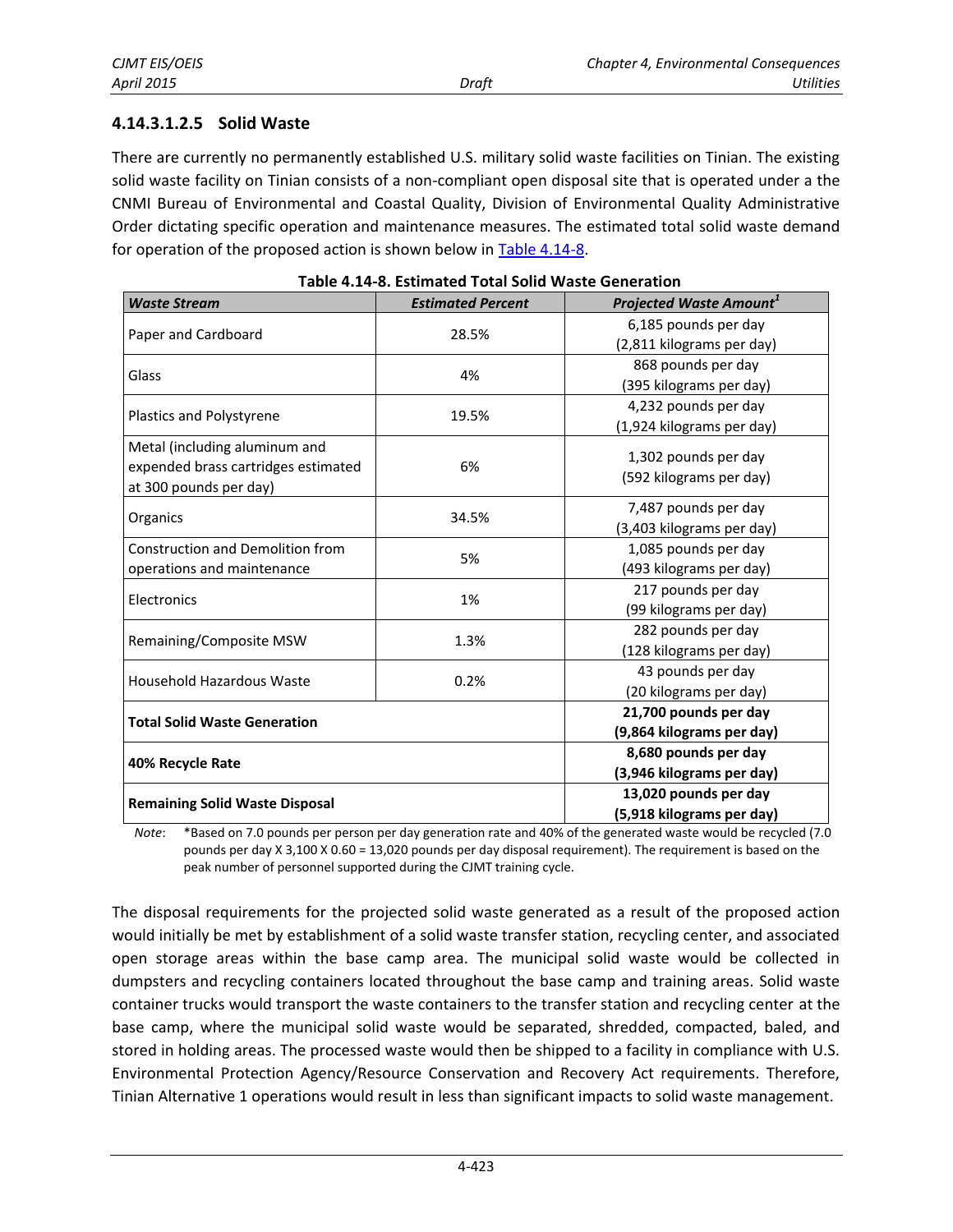### **4.14.3.1.2.6 Information Technology/Communications**

The current commercial information technology/communications facilities have adequate capacity to serve the proposed new facilities. The island's telephone and internet provider, IT&E, and the island's television provider, Docomo Pacific, have stated that there are sufficient capacities to provide commercial telephone and internet to the new planned facilities. New service lines to the new facilities would be routed via a combination of aerial cables and underground cables in concrete encased duct banks.

Military use of the existing information technology infrastructure would be limited to a leased line (for security) or Satellite connection to Guam. Since the high security connections to the fiber optics system would be a line lease, capacity of the existing civilian portion of that cable is not expected to be significantly impacted. The Tinian information technology infrastructure in the Military Lease Area would not be connected to the commercial services. Therefore, Tinian Alternative 1 operations would result in less than significant impacts to the current information technology/communications utilities.

### **4.14.3.2 Tinian Alternative 2**

### **4.14.3.2.1 Construction Impacts**

The impacts to the electrical power, potable water, wastewater, and information technology/ communications utilities and stormwater management resulting from Tinian Alternative 2 construction activities are nearly the same as those described for Tinian Alternative 1. See [Section 4.14.3.1,](#page-2-0) *Tinian Alternative 1*, for a discussion of impacts.

The overall impacts to solid waste management during construction of Tinian Alternative 2 would be similar to those described in [Section 4.14.3.1,](#page-2-0) *Tinian Alternative 1*, with the difference being the quantity of green waste produced (an additional 32,382 tons [29,377 metric tons]), which is a result of differences between the footprint of the training facilities under Tinian Alternative 2 as compared to Tinian Alternative 1, and the future relocation of the International Broadcasting Bureau facilities, which would generate increased construction and demolition waste. Construction and demolition waste would be generated during the construction phase in the quantities summarized in [Table 4.14-9.](#page-15-0)

The differences in the quantity of green waste (439,808 tons [398,991 metric tons] versus 472,190 tons [428,368 metric tons]) and construction and demolition waste (8,100 tons [7,349 metric tons] versus 8,649 tons [7,847 metric tons]) would not have a notable effect on the impact to the solid waste management. For the reasons discussed above, Tinian Alternative 2 construction activities would result in less than significant impacts to the existing electrical, potable water, wastewater, and information technology/communications utility and less than significant impacts to stormwater management and solid waste management.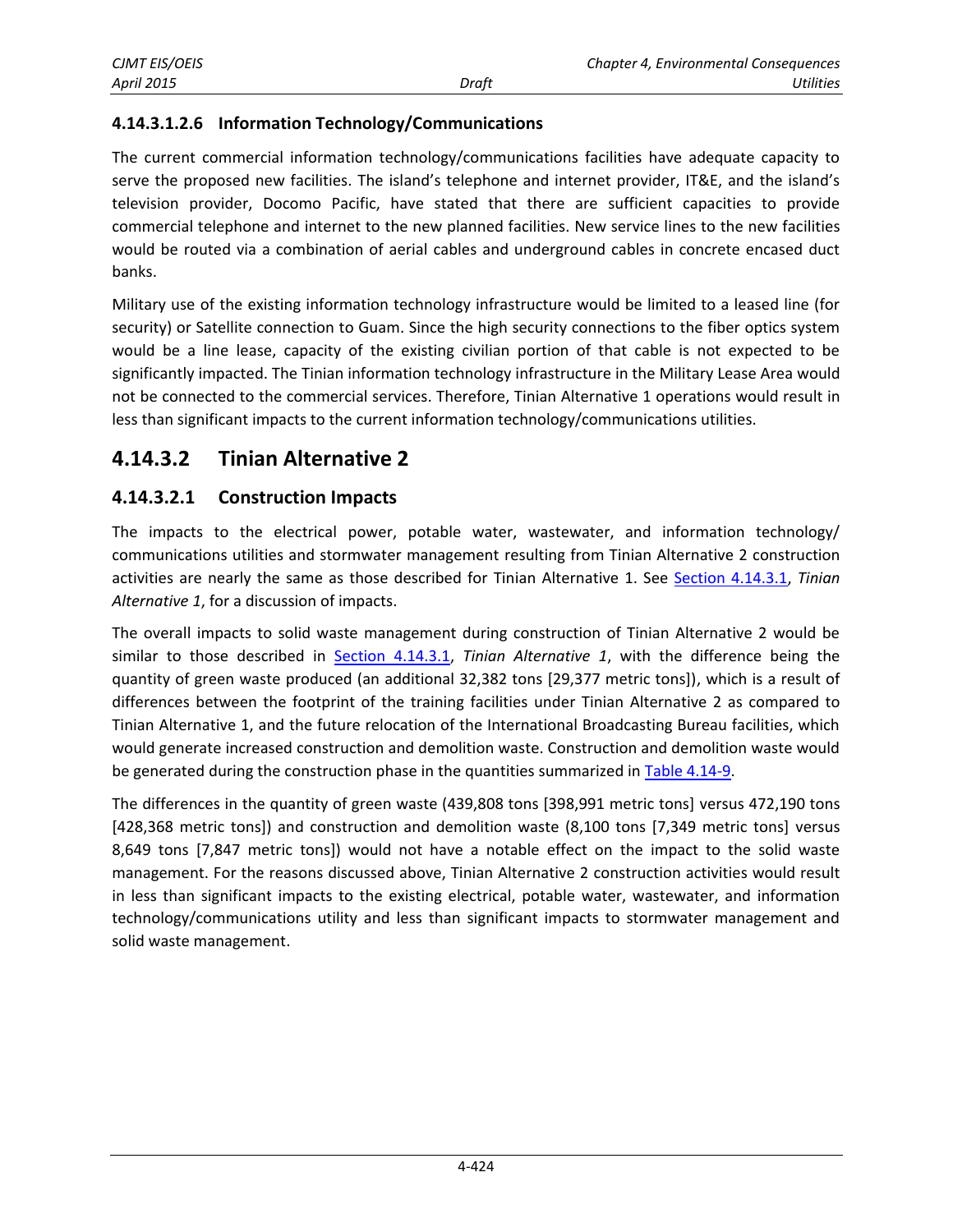|                                                               | <b>Waste Description</b>                                                                                                                                            | <b>Waste in Tons (metric tons)</b>    |  |  |  |  |
|---------------------------------------------------------------|---------------------------------------------------------------------------------------------------------------------------------------------------------------------|---------------------------------------|--|--|--|--|
| <b>Green Waste</b>                                            |                                                                                                                                                                     |                                       |  |  |  |  |
| Tinian Base Camp                                              | <b>Vegetation Clearance</b>                                                                                                                                         | 60,984 tons (55,324 metric tons)      |  |  |  |  |
| Training Range Alternative 2                                  | Range Clearance                                                                                                                                                     | 411,206 tons<br>(373,044 metric tons) |  |  |  |  |
| <b>Construction and Demolition Waste</b>                      |                                                                                                                                                                     |                                       |  |  |  |  |
| <b>Base Camp</b>                                              | Construction and demolition waste<br>from construction of base camp<br>facilities (3.89 pounds per square<br>foot of facility space)                                | 766 tons (695 metric tons)            |  |  |  |  |
| <b>Base Camp Road Demolition</b>                              | Asphalt waste from planned<br>demolition of 8,563 feet of existing<br>roads located within the base camp                                                            | 6,668 tons (6,049 metric tons)        |  |  |  |  |
| <b>Munitions Storage Area</b>                                 | Construction and demolition waste<br>from planned construction of MSA<br>facilities (3.89 pounds per square<br>foot of facility space)                              | 168.2 tons<br>(152.6 metric tons)     |  |  |  |  |
| Tinian International Airport<br>Improvements                  | Construction and demolition waste<br>from planned construction of Tinian<br>Airport Improvements (3.89 pounds<br>per square foot of facility space)                 | 468.4 tons<br>(425.8 metric tons)     |  |  |  |  |
| Port of Tinian                                                | Construction and demolition waste<br>from planned construction of Port of<br>Tinian facilities (3.89 pounds per<br>square foot of facility space)                   | 29.7 tons (26.9 metric tons)          |  |  |  |  |
| <b>International Broadcasting Bureau Fuel Tank Demolition</b> |                                                                                                                                                                     |                                       |  |  |  |  |
| <b>Steel Debris</b>                                           | Scrap metal debris generated by the<br>planned demolition of the two<br>existing above ground storage tanks<br>in the International Broadcasting<br>Bureau compound | 92.7 tons (84.1 metric tons)          |  |  |  |  |
| Concrete Debris                                               | Concrete debris generated by the<br>planned demolition of the above<br>storage tank foundations in the<br>International Broadcasting Bureau                         | 455.6 tons (413.3 metric tons)        |  |  |  |  |

<span id="page-15-0"></span>

| Table 4.14-9. Tinian Alternative 2 Projected Construction Waste |  |
|-----------------------------------------------------------------|--|
|-----------------------------------------------------------------|--|

\**Source:* Appendix A, Version 4, CJMT Solid Waste Study, August 2014.

### **4.14.3.2.2 Operation Impacts**

The total power demand for the Tinian Alternative 2 associated with the base camp, Munitions Storage Area, and proposed facilities at the Port of Tinian, along with the projected potable water demand, proposed water distribution system, projected wastewater flows, proposed wastewater collection and treatment system, and the information technology/ communications infrastructure would be almost identical to that described in [Section 4.14.3.1,](#page-2-0) *Tinian Alternative 1*.

Tinian Alternative 2 would result in impervious surfaces including roads, airport improvements, base camp facilities, port improvements, and minor structures associated with training facilities, as described in Section 2.4.1.2, *Construction and Improvements*. The stormwater management system for Tinian Alternative 2 would utilize the same approach as described in [Section 4.14.3.1,](#page-2-0) *Tinian Alternative 1*.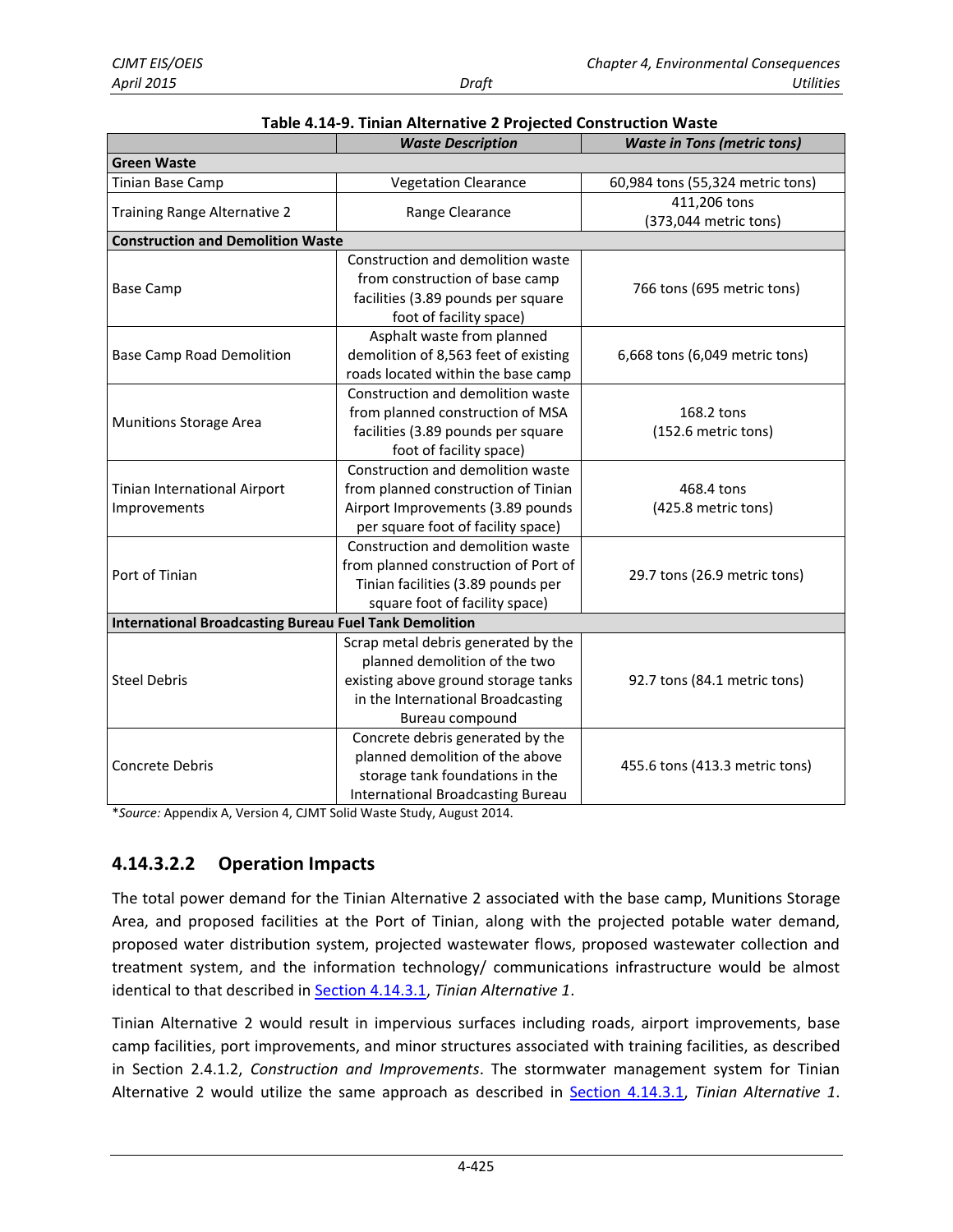Specific drainage elements including Low Impact Development device selection and best management practice sizing and locations would be modified to accommodate the proposed site improvements within Tinian Alternative 2. As with Tinian Alternative 1, Tinian Alternative 2 would follow strict operation and maintenance protocols to ensure the stormwater management system functions as designed and that the system does not create any adverse effects to downstream or off-site facilities.

The planned solid waste transfer station, recycling center, off-island shipment, and open storage areas planned in Tinian Alternative 1 would also be planned in Tinian Alternative 2. Therefore, the impacts during Tinian Alternative 2 operations would be nearly the same as presented in [Section 4.14.3.1,](#page-2-0) *Tinian Alternative 1*.

As such, operation of Tinian Alternative 2 would result in less than significant impacts to the existing electrical power, potable water, wastewater, and information technology/communications utilities and less than significant impacts to stormwater management and solid waste management.

# **4.14.3.3 Tinian Alternative 3**

### **4.14.3.3.1 Construction Impacts**

The impacts to the electrical power, potable water, wastewater, and information technology/ communications utilities and stormwater management resulting from Tinian Alternative 3 construction activities are nearly the same as those described for Tinian Alternative 1. See [Section 4.14.3.1,](#page-2-0) *Tinian Alternative 1*, for a discussion of impacts.

The overall impacts to the solid waste management during Tinian Alternative 3 construction activities would be similar to those described in [Section 4.14.3.1,](#page-2-0) *Tinian Alternative 1*, with the difference being the quantity of green waste produced (an additional 24,789 tons [22,481 metric tons]), which is a result of differences between the footprint of the base camp area and the training facilities, and the future relocation of the International Broadcasting Bureau facilities, which would generate increased construction and demolition waste. Construction and demolition waste would be generated during the construction phase in the quantities summarized in [Table 4.14-10.](#page-17-0)

The differences in the quantity of green waste (439,800 tons [398,991 metric tons] versus 464,589 tons [421,472 metric tons]) and construction and demolition waste (8,100 tons [7,349 metric tons] versus 8,649 tons [7,847 metric tons]) would not have a notable effect on the impact to the solid waste management. Therefore, Tinian Alternative 3 construction activities would result in less than significant impacts to the existing electrical, potable water, wastewater, and information technology/ communications utility and less than significant impacts to stormwater management solid waste management.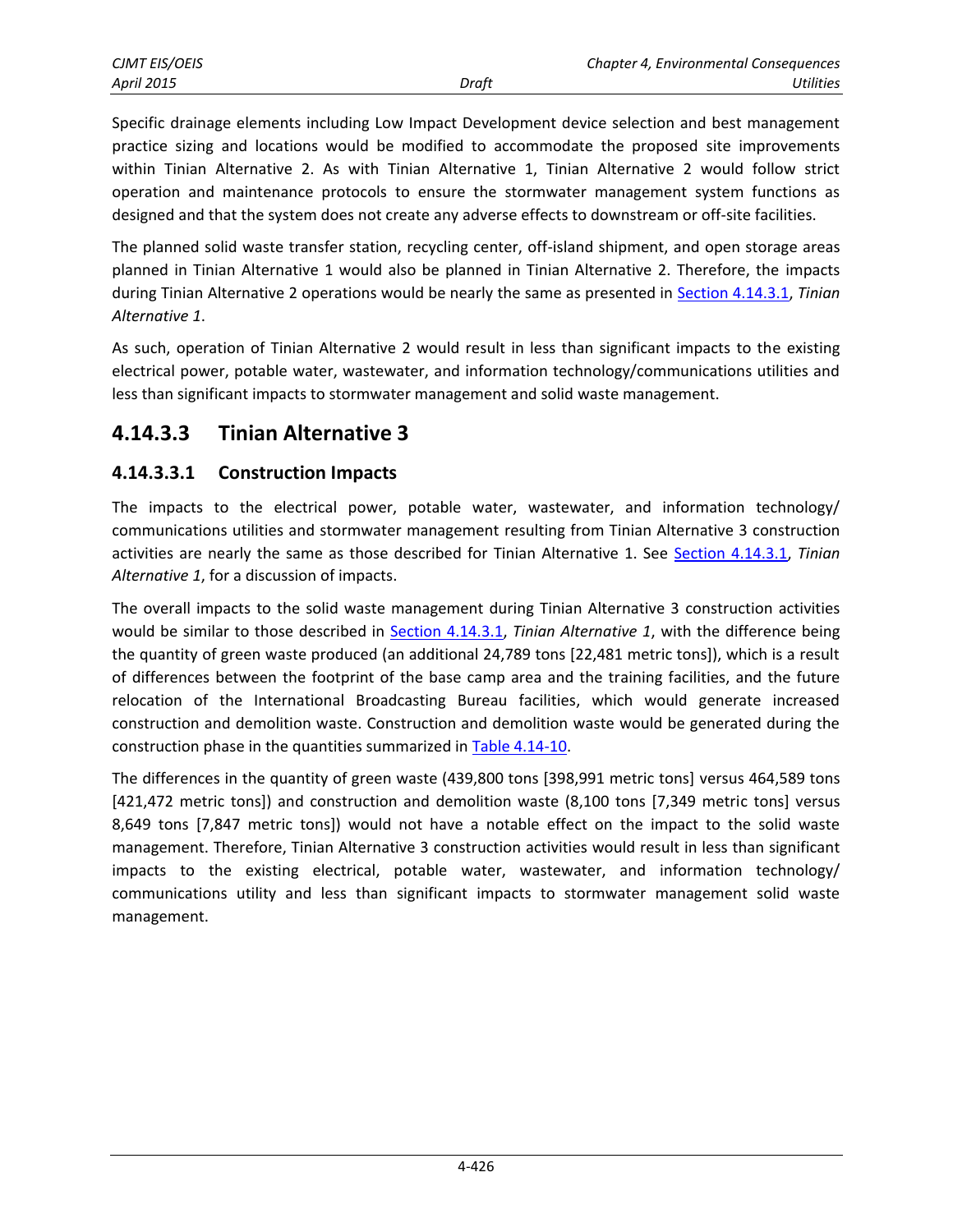|                                                               | <b>Waste Description</b>             | <b>Waste in Tons (metric tons)</b>    |  |  |
|---------------------------------------------------------------|--------------------------------------|---------------------------------------|--|--|
| Green Waste                                                   |                                      |                                       |  |  |
| Tinian Base Camp                                              | <b>Vegetation Clearance</b>          | 60,984 tons (55,324 metric tons)      |  |  |
| Training Range Alternative 3                                  | Range Clearance                      | 403,605 tons<br>(366,148 metric tons) |  |  |
| <b>Construction and Demolition Waste</b>                      |                                      |                                       |  |  |
|                                                               | Construction and demolition waste    |                                       |  |  |
|                                                               | from construction of base camp       | 766 tons (695 metric tons)            |  |  |
| <b>Base Camp</b>                                              | facilities (3.89 pounds per square   |                                       |  |  |
|                                                               | foot of facility space)              |                                       |  |  |
|                                                               | Asphalt waste from planned           |                                       |  |  |
| <b>Base Camp Road Demolition</b>                              | demolition of 8,563 feet of existing | 6,668 tons (6,049 metric tons)        |  |  |
|                                                               | roads located within the base camp   |                                       |  |  |
|                                                               | Construction and demolition waste    |                                       |  |  |
|                                                               | from planned construction of         | 168.2 tons                            |  |  |
| <b>Munitions Storage Area</b>                                 | Munitions Storage Area facilities    | (152.6 metric tons)                   |  |  |
|                                                               | (3.89 pounds per square foot of      |                                       |  |  |
|                                                               | facility space)                      |                                       |  |  |
|                                                               | Construction and demolition waste    |                                       |  |  |
| Tinian International Airport                                  | from planned construction of Tinian  | 468.4 tons                            |  |  |
| Improvements                                                  | Airport Improvements (3.89 pounds    | (425.8 metric tons)                   |  |  |
|                                                               | per square foot of facility space)   |                                       |  |  |
|                                                               | Construction and demolition waste    |                                       |  |  |
| Port of Tinian                                                | from planned construction of Port of | 29.7 tons (26.9 metric tons)          |  |  |
|                                                               | Tinian facilities (3.89 pounds per   |                                       |  |  |
|                                                               | square foot of facility space)       |                                       |  |  |
| <b>International Broadcasting Bureau Fuel Tank Demolition</b> |                                      |                                       |  |  |
|                                                               | Scrap metal debris generated by the  |                                       |  |  |
|                                                               | planned demolition of the two        |                                       |  |  |
| <b>Steel Debris</b>                                           | existing above ground storage tanks  | 92.7 tons (84.1 metric tons)          |  |  |
|                                                               | in the International Broadcasting    |                                       |  |  |
|                                                               | Bureau compound                      |                                       |  |  |
|                                                               | Concrete debris generated by the     |                                       |  |  |
| <b>Concrete Debris</b>                                        | planned demolition of the AST        | 455.6 tons (413.3 metric tons)        |  |  |
|                                                               | foundations in the International     |                                       |  |  |
|                                                               | <b>Broadcasting Bureau</b>           |                                       |  |  |

#### <span id="page-17-0"></span>**Table 4.14-10. Tinian Alternative 3 Projected Construction Waste**

\**Source:* Appendix A, Version 4, CJMT Solid Waste Study, August 2014.

### **4.14.3.3.2 Operation Impacts**

The total power demand for the Tinian Alternative 3 associated with the base camp, Munitions Storage Area, and proposed facilities at the Port of Tinian, along with the projected potable water demand, proposed water distribution system, projected wastewater flows, proposed wastewater collection and treatment system, and the information technology/ communications infrastructure would be almost identical to that described in [Section 4.14.3.1,](#page-2-0) *Tinian Alternative 1*.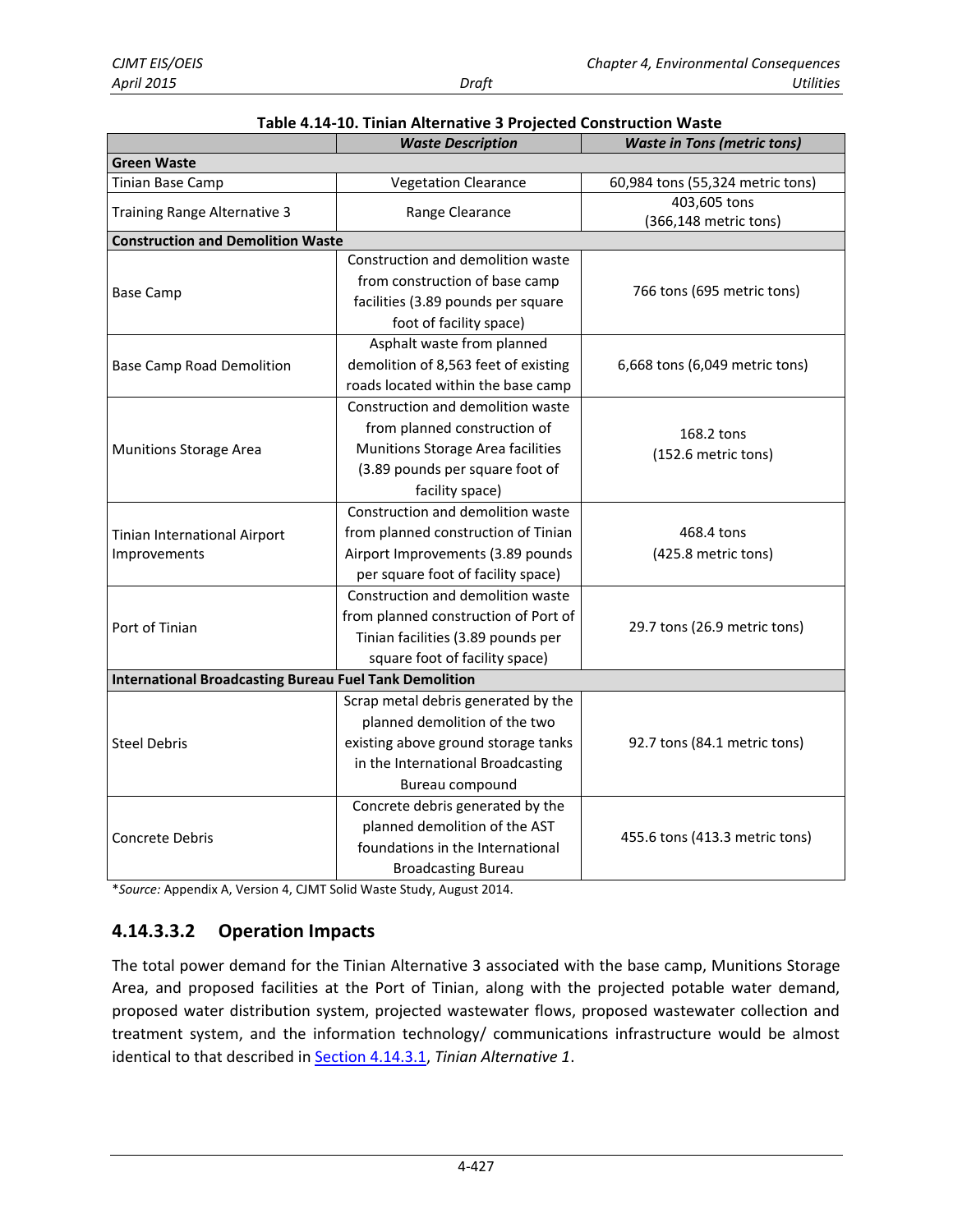Tinian Alternative 3 would result in newly created impervious surfaces including roads, airport improvements, base camp facilities, port improvements, and minor structures associated with training facilities, as described in Section 2.4.1.2, *Construction and Improvements*. The stormwater management system for Tinian Alternative 3 would utilize the same approach as described above in Tinian Alternative 1. Specific drainage elements including Low Impact Development device selection and best management practice sizing and location would be modified to accommodate the proposed site improvements within Tinian Alternative 3. As with Tinian Alternative 1, Tinian Alternative 3 would follow strict operation and maintenance protocols to ensure the stormwater management system functions as designed and that the system does not create any adverse effects to downstream or off-site facilities.

The planned solid waste transfer station, recycling center, open storage areas, and off-island shipment and disposal in Tinian Alternative 1 would also be planned for Tinian Alternative 3. Therefore, the impacts during Tinian Alternative 3 operations would be the same as presented in [Section 4.14.3.1,](#page-2-0) *Tinian Alternative 1*. Tinian Alternative 3 operations would result in less than significant impacts to the existing electrical power, potable water, wastewater, and information technology/communications utilities and less than significant impacts to stormwater management and solid waste management.

# **4.14.3.4 Tinian No-Action Alternative**

The periodic non-live-fire military training exercises that occur in the Military Lease Area on Tinian consist of troop maneuvering, ground vehicle movements, and helicopter and fixed-wing aircraft operations. The training exercises that have occurred in the Military Lease Area on Tinian during the 2012 to 2014 timeframe were of short duration and had minimal needs for utility support. In addition, there would be less than significant impacts to wastewater and potable water and no impacts to power and solid waste when establishing and using the four live-fire training ranges on Tinian (see Table 15.2-4, DoN 2014b). No impacts to utilities would be anticipated due to the Mariana Islands Range Complex training. Therefore, the no-action alternative would have less than significant impacts on utilities.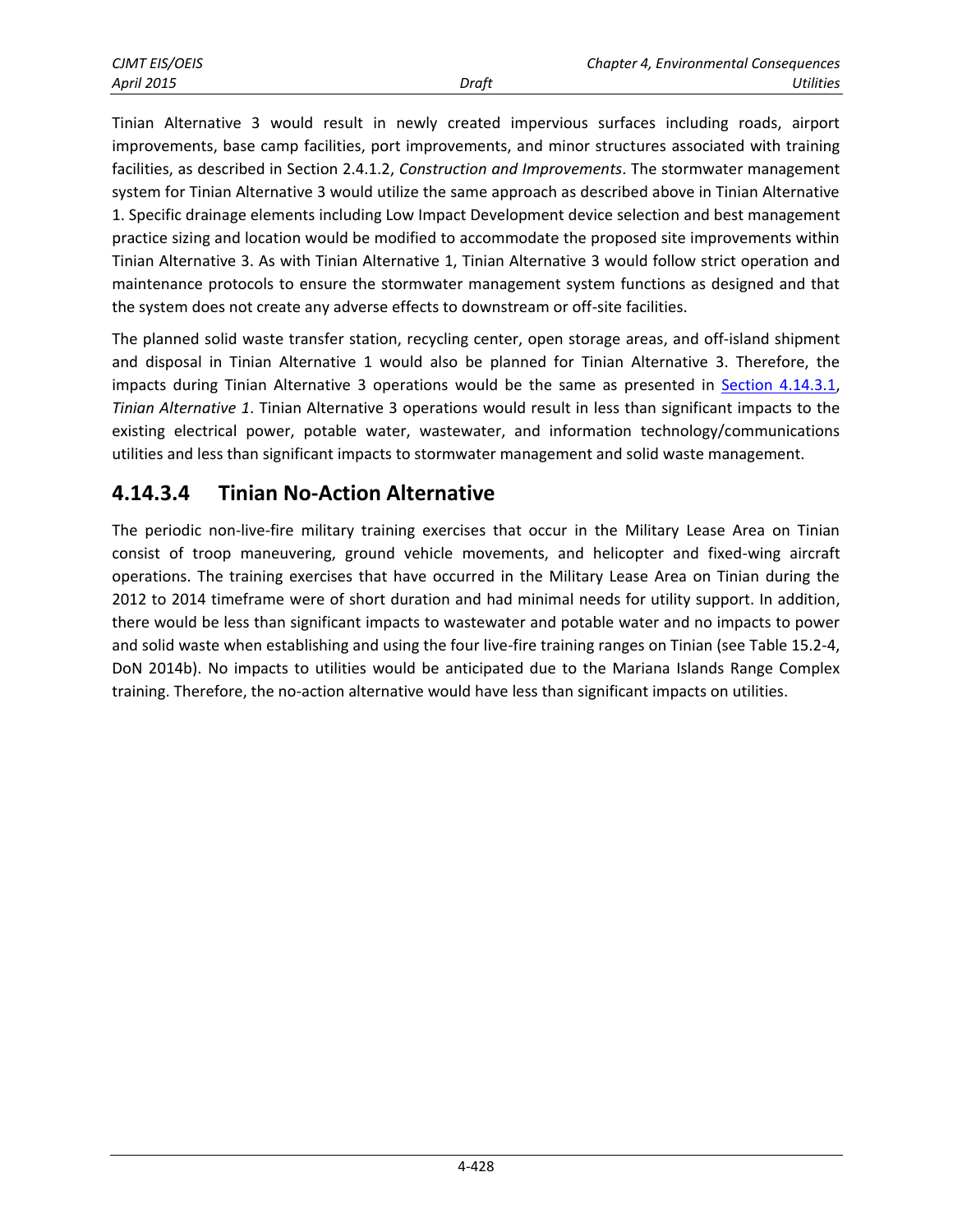# **4.14.3.5 Summary of Impacts for Tinian Alternatives**

[Table 4.14-11](#page-19-0) provides a comparison of the potential impacts to utilities for the three Tinian alternatives and the no-action alternative.

| <b>Tinian</b><br>(Alternative 1) |                  | <b>Tinian</b><br>(Alternative 2) |                  | <b>Tinian</b><br>(Alternative 3) |                  | <b>No-Action Alternative</b> |                  |
|----------------------------------|------------------|----------------------------------|------------------|----------------------------------|------------------|------------------------------|------------------|
| <b>Construction</b>              | <b>Operation</b> | <b>Construction</b>              | <b>Operation</b> | <b>Construction</b>              | <b>Operation</b> | <b>Construction</b>          | <b>Operation</b> |
| LSI                              | LSI              | LSI                              | LSI              | LSI                              | LSI              | LSI                          | LSI              |
| LSI                              | LSI              | LSI                              | LSI              | LSI                              | LSI              | LSI                          | LSI              |
| LSI                              | LSI              | LSI                              | LSI              | LSI                              | LSI              | LSI                          | LSI              |
| LSI                              | LSI              | LSI                              | LSI              | LSI                              | LSI              | LSI                          | LSI              |
| LSI                              | LSI              | LSI                              | LSI              | LSI                              | LSI              | LSI                          | LSI              |
| LSI                              | LSI              | LSI                              | LSI              | LSI                              | LSI              | LSI                          | LSI              |
|                                  |                  |                                  |                  |                                  |                  |                              |                  |

#### <span id="page-19-0"></span>**Table 4.14-11. Summary of Impacts for Tinian Alternatives**

*Legend*: *LSI* = less than significant impact.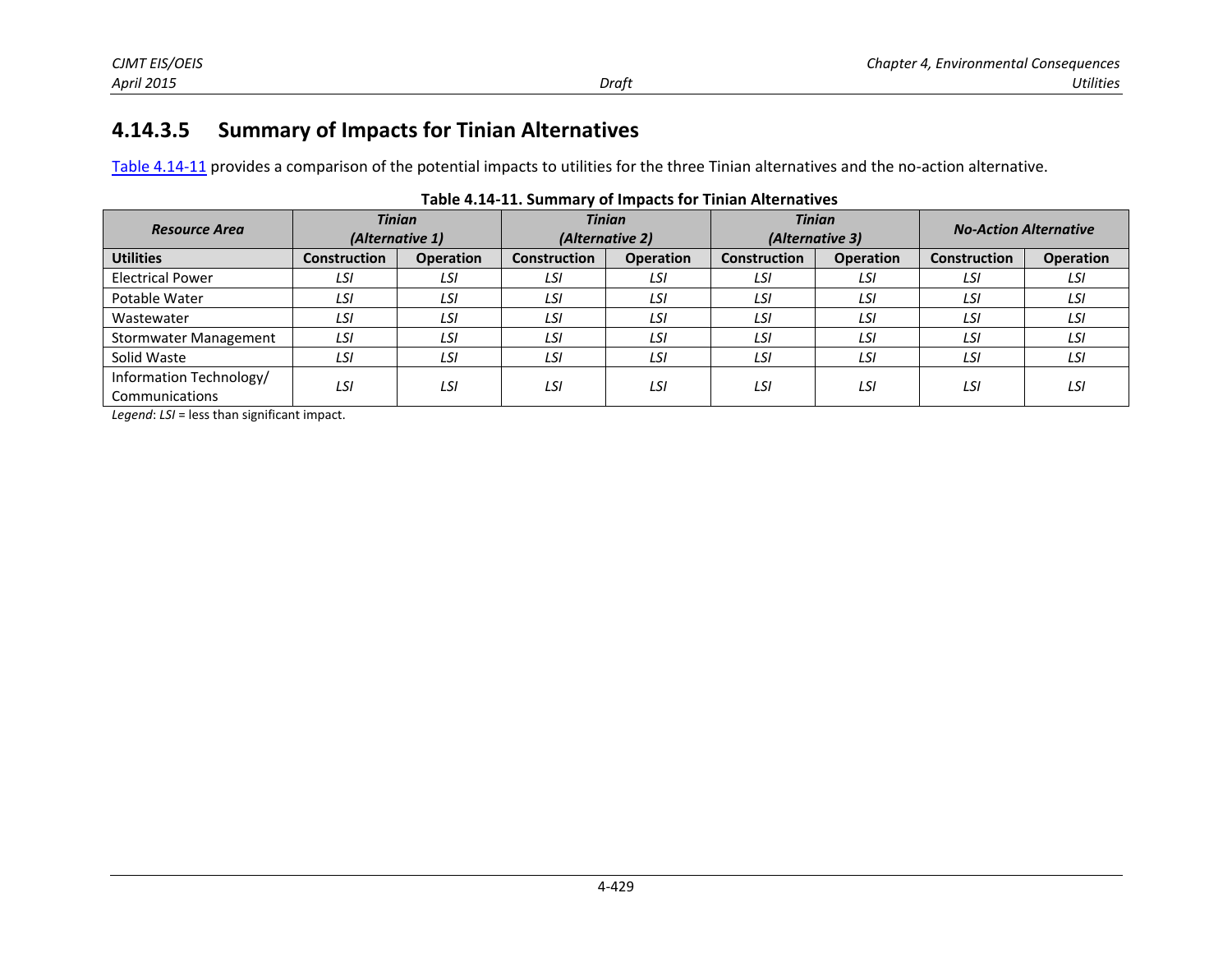# **4.14.4 Pagan**

# <span id="page-20-0"></span>**4.14.4.1 Pagan Alternative 1**

### **4.14.4.1.1 Construction Impacts**

There is no current electrical power utility, potable water utility, wastewater infrastructure, or information technology/communications infrastructure on Pagan. All requirements for these utilities during construction would be provided by temporary camp style systems (generators, alternative energy devices, etc.). Since there are currently no utilities on Pagan, there would be no impact to existing utilities.

No permanent wastewater infrastructure exists or is being proposed for Pagan. It is anticipated that wastewater generated on Pagan would be managed with field sanitation devices and expeditionary procedures would be followed. Field sanitation devices would include toilets with collection bags or burn-out latrines and field urinals. It is anticipated that the ash produced by the burn-out latrines would be collected in containers and shipped to an approved disposal facility.

The stormwater management system for Pagan would be consistent with the level of site improvements. The majority of stormwater system improvements would consist of vegetated swales for conveyance and control of stormwater, gravel low water crossings along dirt trails, and detention ponds where increased imperviousness occurs, such as at the airfield. The proposed airfield improvements on Pagan would impact infiltration rate due to the compaction associated with the proposed training activity and may contribute to increased stormwater flows. Phasing of these stormwater improvements would follow the phasing of site improvements to ensure continued control of stormwater and would mimic pre-development hydrology to the maximum extent technically feasible. Construction activities would require a Stormwater Pollution Prevention Plan and appropriate use of erosion control procedures to protect downstream water resources.

The primary solid waste impact would consist of green waste generated during the clearing and grubbing phase. Green waste would be managed on site through size reduction and through the use of chipping. Any waste generated during construction that cannot be processed and reused on Pagan would be shipped to an acceptable off-island location for proper handling and disposal or reuse. Therefore, construction of Pagan Alternative 1 would result in no impacts to the electrical power utility, potable water utility, wastewater infrastructure, or information technology/communications infrastructure and less than significant impacts to stormwater management and solid waste management.

### **4.14.4.1.2 Operation Impacts**

Requirements for electrical power during operation would be provided by temporary camp style systems (generators, alternative energy devices, etc.). No permanent potable water infrastructure is being proposed for Pagan. It is anticipated that potable water would be provided by the use of portable de-salinization units, water totes brought to Pagan, or other portable devices. No information technology/communications utility is being proposed besides portable devices that do not require infrastructure.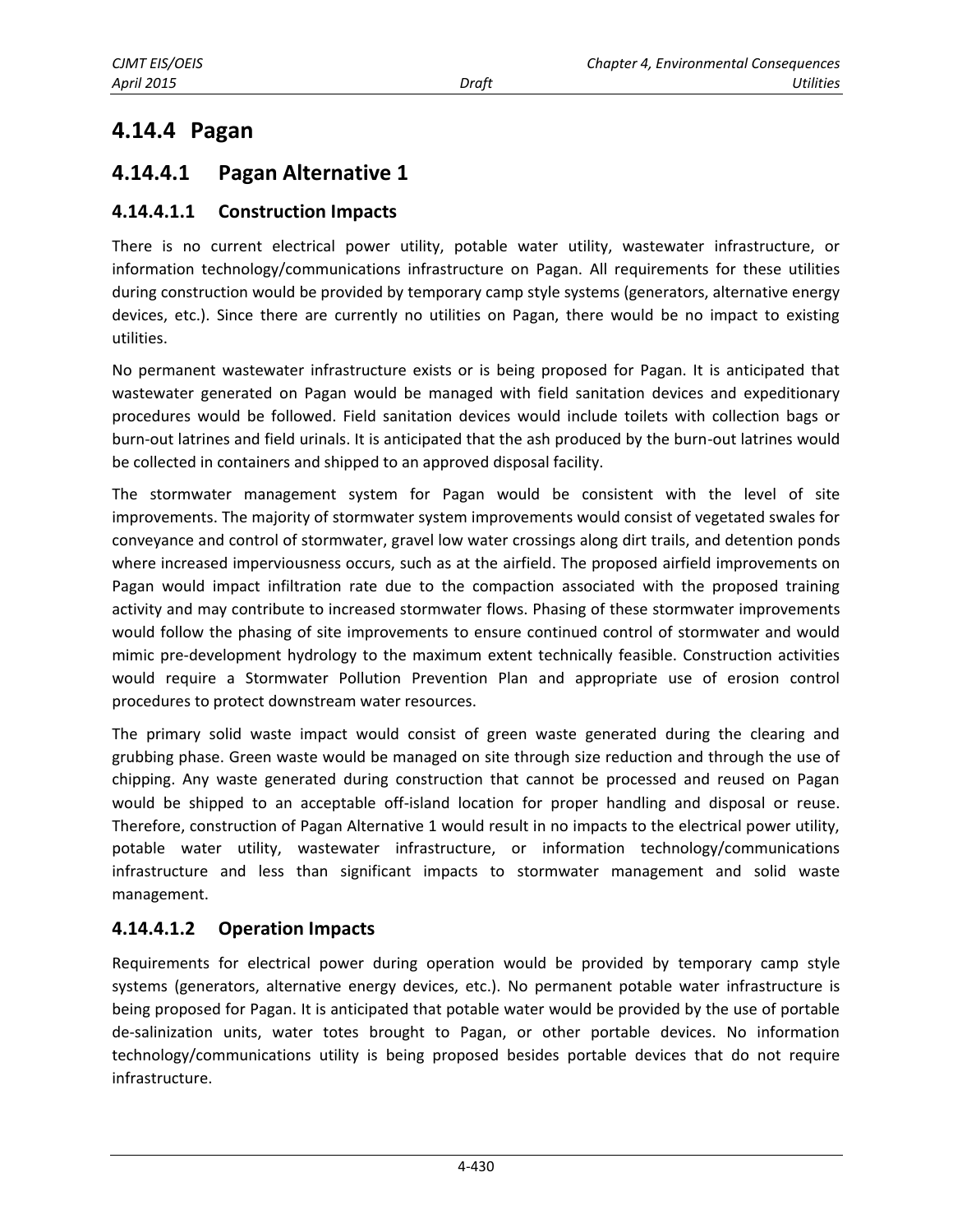It is anticipated that wastewater generated on Pagan would be managed with field sanitation devices and expeditionary procedures would be followed. Field sanitation devices would include toilets with collection bags or burn-out latrines and field urinals. It is anticipated the ash produced by the burn-out latrines would be collected in containers and shipped to an approved facility.

The stormwater management system for Pagan would be consistent with the level of site improvements. The majority of stormwater system improvements would consist of vegetated swales for conveyance and control of stormwater, gravel low water crossings along dirt trails, and detention ponds where increased imperviousness occurs, such as at the airfield.

The solid waste generated during training operations on Pagan would be minimal. The waste would be collected in containers and shipped to an approved facility. Therefore, Pagan Alternative 1 operations would result in no impacts to the electrical power, potable water, wastewater, or information technology/communications utilities and less than significant impacts to stormwater management and solid waste management.

# **4.14.4.2 Pagan Alternative 2**

### **4.14.4.2.1 Construction Impacts**

The potential construction impacts to all utilities for Pagan Alternative 2 would be nearly the same as for those discussed in [Section 4.14.4.1,](#page-20-0) *Pagan Alternative 1*. Therefore, Pagan Alternative 2 construction activities would result in no impacts to the electrical power, potable water, wastewater, and information technology/communications utilities and less than significant impacts to stormwater management and solid waste management.

### **4.14.4.2.2 Operation Impacts**

The potential impacts to all utilities resulting from Pagan Alternative 2 operations would be the same as for those discussed in [Section 4.14.4.1,](#page-20-0) *Pagan Alternative 1*. Therefore, Pagan Alternative 2 operations would result in no impacts to electrical power, potable water, wastewater, and information technology/communications utilities and less than significant impacts to stormwater management and solid waste management.

# **4.14.4.3 Pagan No-Action Alternative**

Only periodic low impact visits for eco-tourism, scientific surveys, and military training for search and rescue are anticipated to occur on Pagan. There are currently no existing utilities on Pagan, and no impacts to wastewater, potable water, power, stormwater and solid waste would occur under the noaction alternative. Therefore, the no-action alternative would have no impacts on utilities.